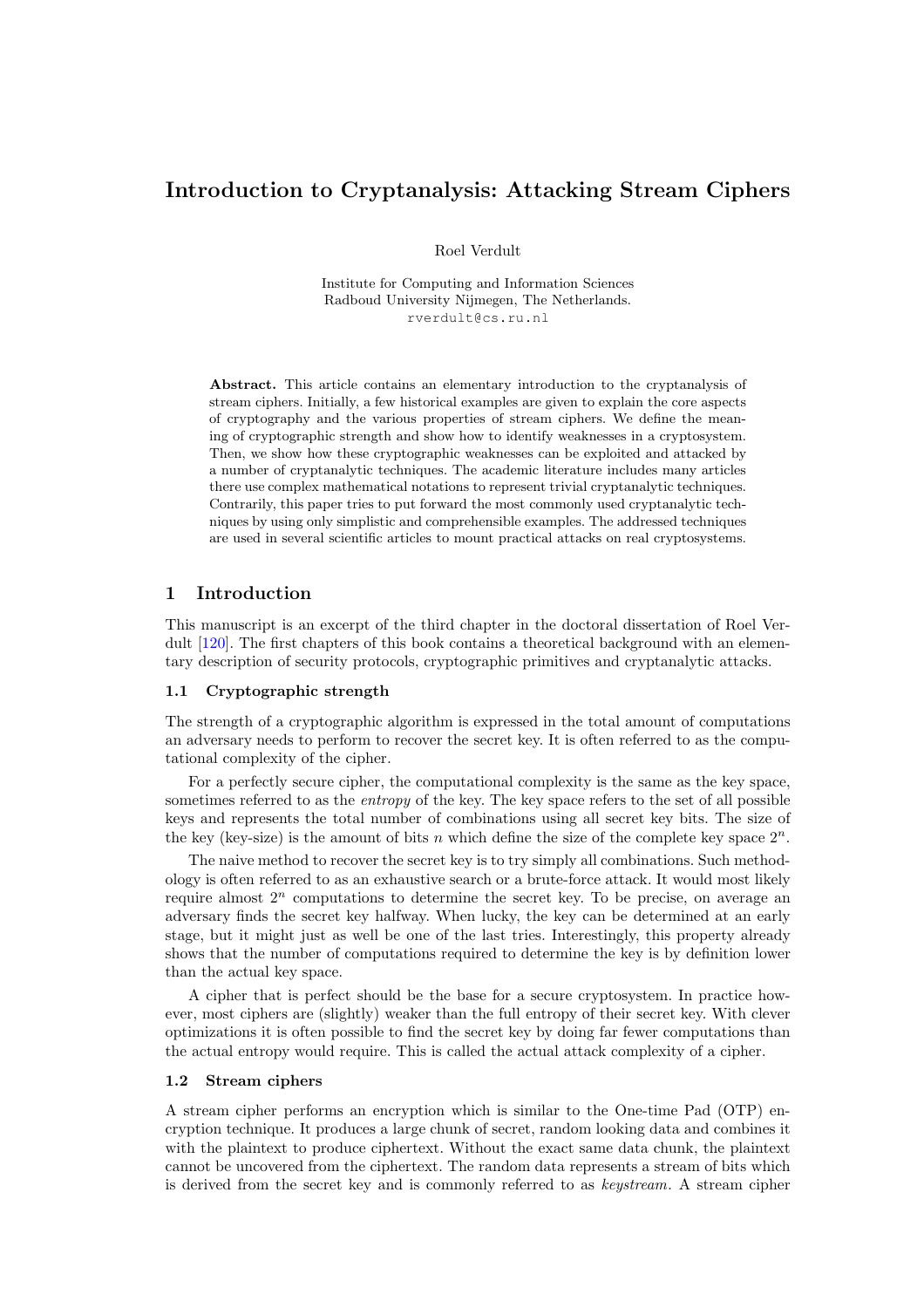contains some persistent memory, called the internal cipher state, which is initialized by the secret key and propagates to a successor state after each encryption step. The output of a strong stream cipher is comparable to (and should be indistinguishable from) a contiguous bit stream produced by a Pseudo Random Number Generator [\(PRNG\)](#page-15-1).

<span id="page-1-2"></span>To be more precise, we embed the remarks made in [\[108\]](#page-20-0) and define a stream cipher as follows: an encryption function which operates on individual plaintext digits (usually bits) where its internal state is initialized with the secret key prior to encryption. The keystream varies, depending on the initialized secret key and the moment of encryption with respect to the propagation of the internal state. Encryption of plaintext and decryption of ciphertext are both performed by the exclusive-or [\(XOR\)](#page-15-2) operation, which is denoted by a  $\oplus$  symbol and represents a bit-wise addition modulo two. A useful mathematical property of this operator is that it can be inverted. Therefore, it can be applied for encryption as well as decryption.

<span id="page-1-3"></span>There are two types of stream ciphers, synchronous and self-synchronizing. In a synchronous stream cipher, the encryption bits are computed independently from the plaintext. Such ciphers are useful in situations when a communication channel is more prone to error. It might happen that just one badly transmitted bit is wrongly interpreted, which however does not directly affect the other bits that were transferred in a correct manner. Therefore, stream ciphers are very useful to encrypt streaming media where the speed of data-traffic is more important than the completeness and integrity of the data. Contrarily, a self-synchronizing stream cipher computes the successor of its internal state with a function over the previous state and the ciphertext. The internal state diverts from its original propagation path when a transmission error occurs. This dissertation focusses itself on the most widely used and best studied of the two, the synchronous stream ciphers. Therefore, a general reference to a stream cipher refers to a synchronous stream cipher.

An important objective of a stream cipher is to avoid a direct relation between the input (secret key) and output (keystream) of the cipher. Because the entropy of a stream cipher is limited to the size of the internal state, the produced keystream will eventually repeat itself. Note, that this is not a property of a regular One-time Pad [\(OTP\)](#page-15-0).

Pure One-time Pad encryption can provide perfect secrecy when the keystream is truly random and uniquely generated for each message that is transmitted [\[109\]](#page-20-1). In such a setting, the keystream should consist of a unique bit string that contains uniformly distributed random bits. However, in practice it is difficult to generate truly random data. Alternative methods, like using the complete contents of a random book, drastically limit the number of possible keystreams. Moreover, reuse of the same keystream is very insecure. With access to previous plaintext and ciphertext, an adversary would be able to extract the keystream. If the same keystream is used in a second transmission, the adversary can use the recovered keystream and reveal the second plaintext. Exactly for this particular reason, the encryption technique is called One-time Pad. The keystream that represents the secret key should only be used once.

Keystream can be seen as an unique set of bits which must be as long as the plaintext. However, continuing distribution of fresh keystream for long data sequences is undesirable. With an increase in electronic transmissions of large transcripts in the 20th century, the need for alternative solutions grew. In response several stream cipher encryption techniques were introduced. For instance, in the 1930s stream ciphers were mainly used in the form of physical rotor machines which operated mostly mechanically. A well-known example of such a rotor machine is the Enigma, which is illustrated in Figure [1.1.](#page-1-1) A few decades later, the introduction of large scale computer networks increased the demand for more hardand software oriented stream ciphers which supported automated communication.

<span id="page-1-1"></span>

Fig. 1.1: Enigma machine<sup>[1](#page-1-0)</sup>

<span id="page-1-0"></span><sup>&</sup>lt;sup>1</sup> <http://www.securityninja.co.uk/wp-content/uploads/2010/09/4-rotor-enigma-open-copy-BW.jpg>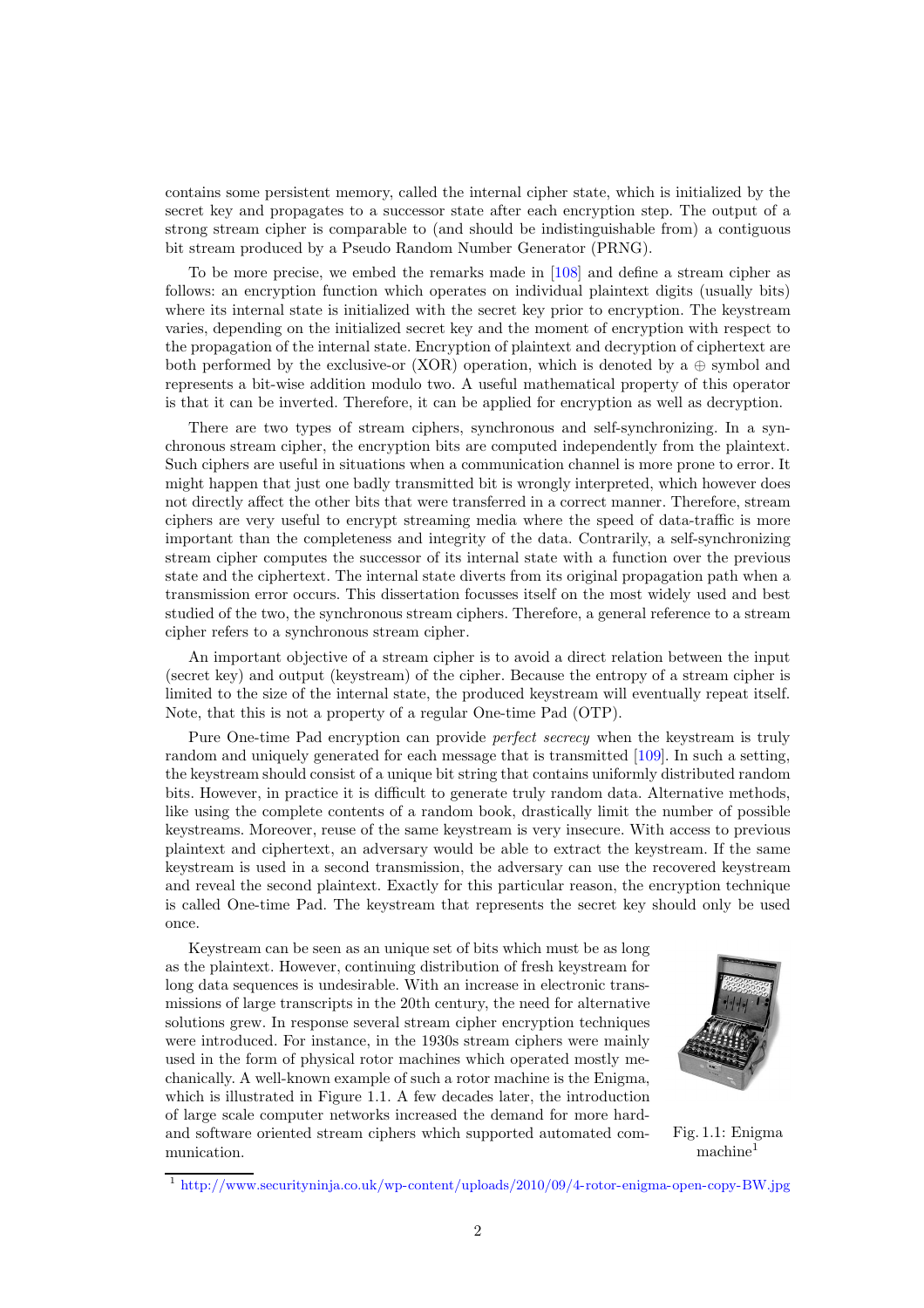One of the most popular techniques in the sixties and seventies was the non-linear binary sequence stream cipher [\[52,](#page-18-0) [71,](#page-19-0) [72,](#page-19-1) [85,](#page-19-2) [105\]](#page-20-2). It produces a binary keystream that allows a regular One-time Pad encryption without the requirement of a very large secret key. A typical cryptosystem based on a non-linear stream cipher is illustrated in Figure [1.2.](#page-2-0) This type of ciphers was very popular because of their small hardware footprint.

<span id="page-2-0"></span>

Fig. 1.2: Typical non-linear stream cipher system

The cryptographic algorithm illustrated in Figure [1.2](#page-2-0) embeds a rotating shift register, which represents the internal state of the cipher. After the computation of a new keystream bit, the successor function updates the internal state by a linear function to preserve as much entropy to the cipher. Then, the output component applies a non-linear filter function  $f(\cdot)$ to compute the next keystream bit. The keystream bits are used by the sender (Figure [1.2a\)](#page-2-0) to encrypt the plaintext bits by combining both bit strings with the exclusive-or [\(XOR\)](#page-15-2) operation. The resulting ciphertext is transmitted over an insecure channel. The receiver (Figure [1.2b\)](#page-2-0) performs the exact same computations and applies another [XOR](#page-15-2) operation, this time on the ciphertext bits in combination with the keystream bits. The keystream bits, already embedded in the ciphertext, are cancelled out and the original plaintext is revealed to the receiver.

The sender and the receiver use the non-linear stream cipher to compute exactly the same keystream. Then, the sender combines the keystream with the plaintext to produce the ciphertext by using the [XOR](#page-15-2) operation. The receiver performs the same technique on the ciphertext together with the keystream to reconstruct and reveal the plaintext.

In most cryptosystems it is important to link multiple encrypted messages in one cryptographic session, this is called chaining of encryption. Stream ciphers inherently provide this feature since their ciphertext is produced incrementally. It uses the previous internal state and a successor function to step forward.

Besides these historical stream cipher designs there are several new proposals in the literature [\[4,](#page-15-3) [47,](#page-17-0) [57,](#page-18-1) [76\]](#page-19-3). Despite their advantages in flexibility and speed, stream ciphers are currently scarcely used in secure systems that provide strong cryptographic security. Typical stream cipher attacks aim to separate the plaintext from the encryption bits. For instance, a malleability attack exploits a general and unavoidable weakness in traditional stream ciphers where the keystream is generated independently from the plaintext. Small alterations (bitflips) to the ciphertext might be sufficient to perform the attack without actually recovering the secret key. More details are given in Section [2.1.](#page-3-0)

The security that is provided by the underlying building blocks of stream ciphers are well-studied. However, the security implications of these separate components may not hold when they are combined and used together in one cryptographic algorithm. Instead, the comprehensive security implications of block ciphers are better understood [\[19,](#page-16-0) [25\]](#page-16-1).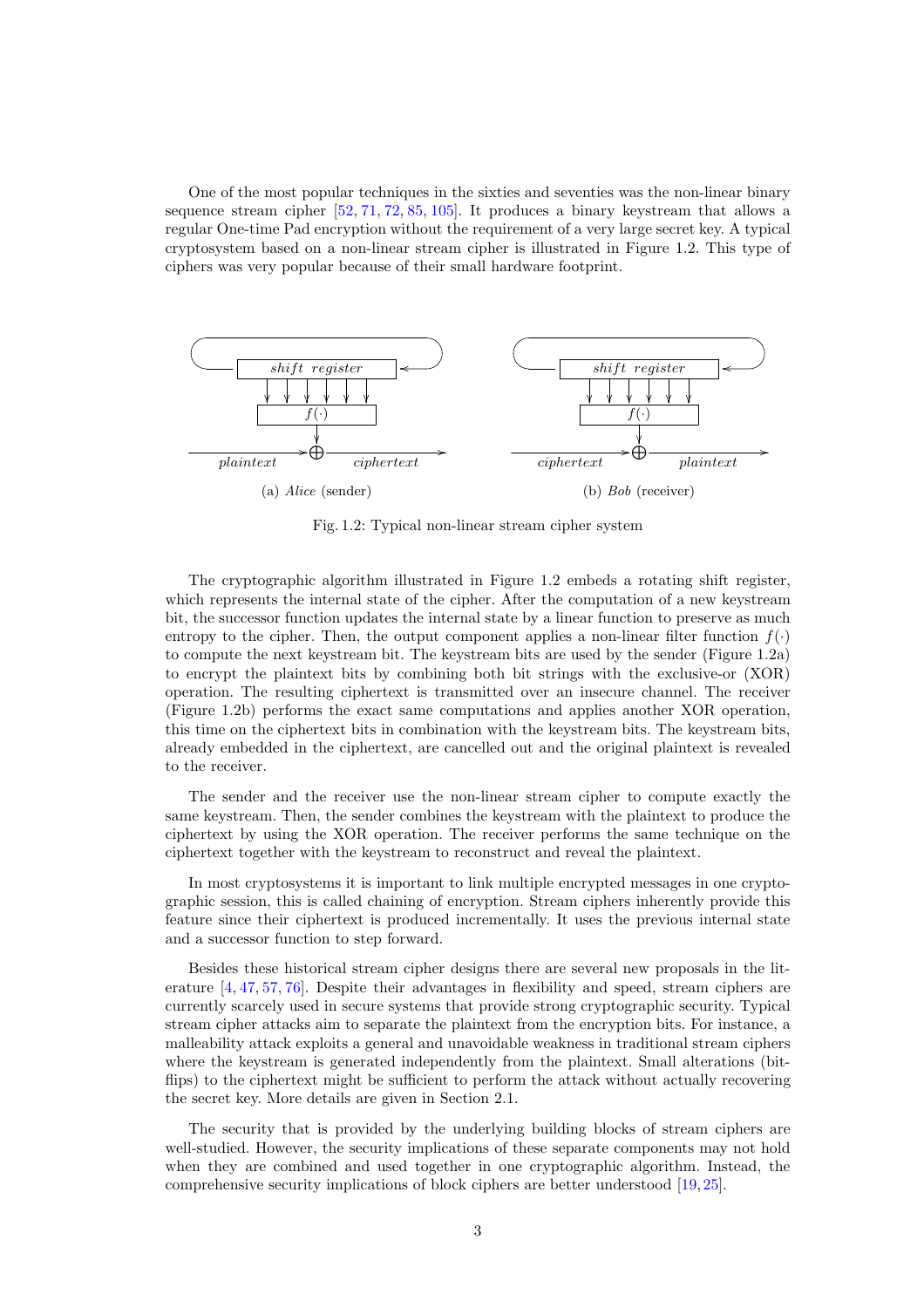### 2 Cryptographic attacks

This section introduces seven fundamental cryptanalytic techniques which are used in cryptographic attacks, also referred to as cryptanalysis. There are many more advanced and complex cryptographic attack methodologies and techniques proposed in the literature [\[18,](#page-16-2) [22,](#page-16-3)[24,](#page-16-4)[26,](#page-16-5)[44,](#page-17-1)[45,](#page-17-2)[54,](#page-18-2)[84,](#page-19-4)[125\]](#page-21-1). However, to maintain readability, only very rudimentary versions of the fundamental techniques are introduced. The type of cryptosystem that is mainly used to demonstrate the attack techniques is a variant of the non-linear stream cipher system, introduced in Section [1.2.](#page-0-0)

<span id="page-3-3"></span>To mount a cryptographic attack, it sometimes requires significant computational effort to recover the secret key. The computing power that is required reflects the attack complexity, see Section [1.1.](#page-0-1) It is possible to generalize the computations that are required for a cryptographic attack in such a way that they can be (partially) pre-computed. Such technique is commonly referred to as Time-Memory Trade-Off [\(TMTO\)](#page-15-4). The general idea is to split a cryptographic attack into two phases, a pre-computation phase (off-line) and active attack phase (on-line). For more information on this topic, please refer to the [TMTO](#page-15-4) methods and efficient search techniques proposed in the literature [\[2,](#page-15-5) [10–](#page-15-6)[12,](#page-15-7) [20,](#page-16-6) [21,](#page-16-7) [27,](#page-16-8) [61,](#page-18-3) [77,](#page-19-5) [80,](#page-19-6) [102,](#page-20-3) [115,](#page-20-4) [117\]](#page-21-2).

### <span id="page-3-0"></span>2.1 Malleability attack

The specifics of a synchronous stream cipher that produces a non-linear binary sequence are explained in Section [1.2.](#page-0-0) It shows an illustration of a typical cryptosystem that uses such a cipher. The generated binary sequence serves as the keystream and is combined with the plaintext by applying the exclusive-or [\(XOR\)](#page-15-2) operator. Such a cryptosystem could in principle provide a secure channel which protects the confidentiality of the data transmission. However, without further protection, the integrity of the data is not guaranteed. Additional countermeasures, such as a Message Authentication Code [\(MAC\)](#page-15-8), can protect the authenticity of the data. Without supplementary cryptographic techniques a stream cipher system is vulnerable to a malleability attack.

<span id="page-3-2"></span>During a malleability attack the ciphertext is transformed in such a way that it still decrypts to bona fide plaintext, yet satisfies the attacker's purpose. Note, that the goal of a malleability attack is not to recover the secret key. In fact, it tries to undermine the security of the cryptosystem without having any knowledge of the secret key. Figure [2.1](#page-3-1) demonstrates a data transmission tampering of a banking application that is vulnerable to a malleability attack. A fairly small money transfer is altered by a single bit-flip and suddenly represents a very large money transfer. Even if the keystream is produced by an extremely secure stream cipher, other components of the cryptosystem might still be vulnerable. It is the strength of the entire cryptosystem that defines the actual security.

<span id="page-3-1"></span>

Fig. 2.1: Malleability attack alters the value of a money transfer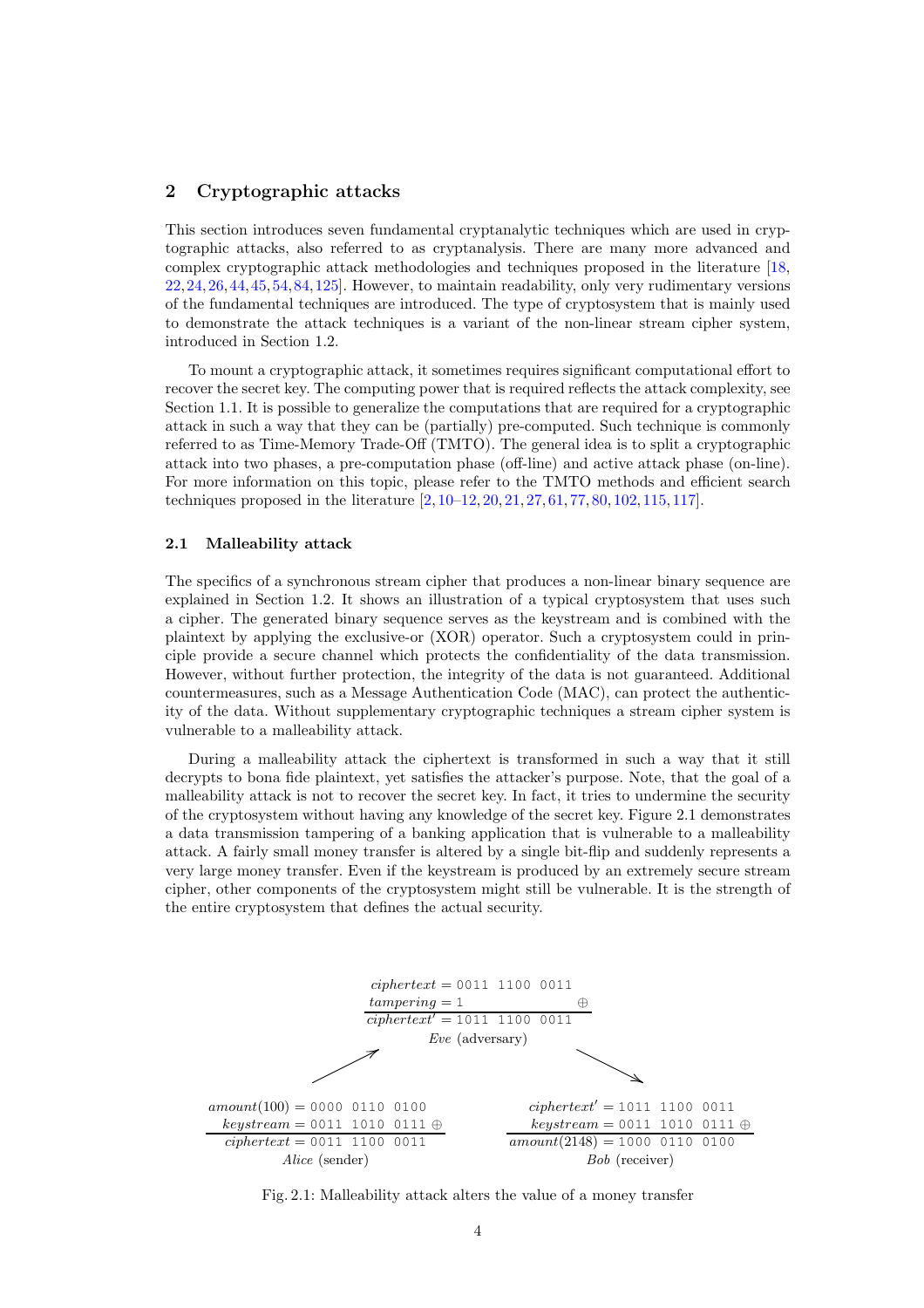Although a malleability attack appears to be powerful, it is not that straightforward to mount. The adversary needs to know exactly where and when the amount is transmitted to be able to tamper with it. A bit-flip at an incorrect position is meaningless and will most likely result in a corrupted transmission. Knowledge about the keystream allows an adversary to prepare more carefully crafted tampering. However, this involves reuse of the keystream, a situation which a stream cipher should avoid at all costs. As Section [1.2](#page-0-0) states, it is important that the binary sequence is used only once. To enforce this, the internal state should be initialized with a unique value each time the stream cipher is used. For instance, such a value can be derived from a secret key in combination with fresh random challenges.

A secure exchange of fresh random challenges and a protected Initialization Vector [\(IV\)](#page-15-9) of the cipher is not a trivial task [\[15\]](#page-16-9). In fact, several proprietary stream ciphers allow an adversary to influence the initialization of the internal state in such a way that exactly the same keystream is produced as it was generated in a previous session. A comprehensive, yet practical, example of a stream cipher malleability attack is given in [\[48\]](#page-17-3). It describes the first practical attack on the MIFARE cryptosystem. The memory contents of a MIFARE Classic smartcard can be revealed even without any knowledge of the secret key. The MIFARE cryptosystem is further analysed and a number of attacks appeared in the literature [\[34,](#page-17-4) [37,](#page-17-5) [41,](#page-17-6) [62,](#page-18-4) [62,](#page-18-4) [64,](#page-18-5) [67,](#page-18-6) [81,](#page-19-7) [95,](#page-20-5) [100,](#page-20-6) [101,](#page-20-7) [118,](#page-21-3) [119,](#page-21-4) [121,](#page-21-5) [122,](#page-21-6) [126\]](#page-21-7).

#### <span id="page-4-1"></span>2.2 Divide-and-conquer attack

A very powerful way to reduce the complexity of a computation is to divide one big problem into two separate small problems, often referred to as divide-and-conquer. It is used in various fields within computer science to optimize the solving of hard computational problems [\[9,](#page-15-10)[13,](#page-16-10) [14,](#page-16-11)[56\]](#page-18-7). Its main purpose to reduce computational complexity and generic applicability makes this technique ideally suitable to attack certain types of cryptosystems [\[46\]](#page-17-7).

As mentioned in Section [1.1,](#page-0-1) a cryptographically secure cipher with a secret key of significant length, for instance 80 bits, takes a lot of time and resources to solve. Dividing the exhaustive search to find the secret key for such a cryptosystem would not reduce the complexity itself. It only allows the adversary to parallelize two searches, each of exactly half the complexity of the main problem 2<sup>79</sup>. However, when the adversary finds a way to divide the big problem into two smaller problems, the complexity is significantly reduced.

The cipher schematic, illustrated in Figure [2.2,](#page-4-0) is used to demonstrate how to mount a divide-and-conquer an attack. The 8-bit secret key  $k = k_0 ... k_7 \in \mathbb{F}_2^8$  is loaded into the internal state during initialization. Each encryption round the internal state rotates one step to the left after producing a keystream bit as output. The key space of the cipher that consists of only  $2^8 = 256$  keys and keystream repeats itself after eight rotations. Therefore, this algorithm should be considered extremely insecure. However, its simplicity suits its purpose to demonstrate a divide-and-conquer attack.

<span id="page-4-2"></span><span id="page-4-0"></span>

Fig. 2.2: Divide-and-conquer cipher

The eight squares in Figure [2.2](#page-4-0) represent the rotate register of the internal state. It is loaded with the ones and zeros of the secret key during initialization. The  $f(\cdot)$  component is a non-linear function which uses 4 input bits (arrows from above) and produces 1 output bit, which is referred to as keystream ks. The keystream bits are defined by  $ks_i$  where i represents the number of performed cipher rotations.

Consider the first three encryption rounds as illustrated in Figure [2.3.](#page-5-0) The input to the  $f(\cdot)$  function is different for the first three keystream bits  $ks_0$ ,  $ks_1$  and  $ks_2$ . However, the secret key bits required to produce  $ks_0$  and  $ks_2$  are the same, although they differ in order. To be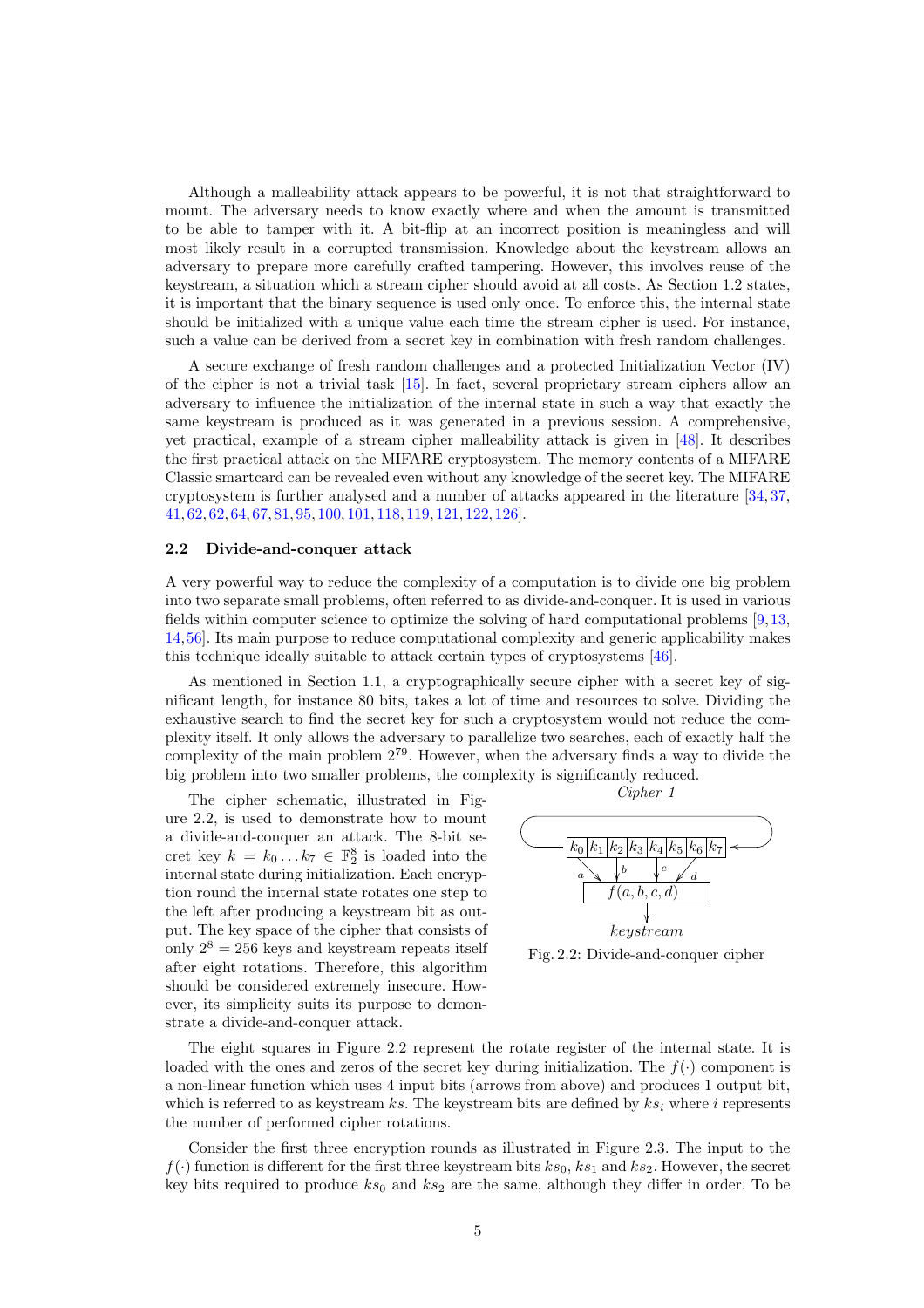precise, the first keystream bit is given by  $ks_0 = f(k_0, k_2, k_4, k_6)$  and the third keystream bit by  $ks_2 = f(k_2, k_4, k_6, k_0)$ .

<span id="page-5-0"></span>

Fig. 2.3: Computation of the first three encryption rounds and the derivation of  $ks_0$ ,  $ks_1$  and  $ks_2$ 

The odd and even patterns in the keystream are properties of this particular divide-andconquer cipher. Only the even key bits  $k_0$ ,  $k_2$ ,  $k_4$  and  $k_6$  are required to compute the even keystream bits  $ks_x$  where  $x \in 2\mathbb{N}$  defines the even positions, while only the odd key bits  $k_1$ ,  $k_3$ ,  $k_5$  and  $k_7$  are used to compute the odd keystream bits  $ks_y$  where  $y \in 2N + 1$  defines the odd positions.

Cipher 1 was designed as one big algorithm, but it can easily be divided into smaller algorithms. Figure [2.4](#page-5-1) demonstrates how to divide the cipher, both having a key-size of exactly half compared to the original cipher.

<span id="page-5-1"></span>

Fig. 2.4: Divide-and-conquer attack by dividing odd and even keystream bits

With only half of the internal cipher state, the computational complexity for the odd and even cipher drops to 2<sup>4</sup> . Consequently, the total complexity for both together is reduced to only  $2 \times 2^4 = 2^5 = 32$ , which is considerably less than the initial computational complexity of  $2^8 = 256$ . Note, that a divide-and-conquer attack does not just halve the entropy of the key space. Such division would only yield a relative small complexity reduction of  $\frac{2^{\tilde{s}}}{2} = 2^7 = 128$ . It is far more powerful to separate the cipher into two smaller algorithms which rely on two independent secret keys, where the two keys represent both halves of the original secret key.

#### <span id="page-5-2"></span>2.3 Correlation attack

The cipher weakness that allows a correlation attack is a statically biased encryption output that is highly-influenced by certain internal state bits which are used as input. Therefore, a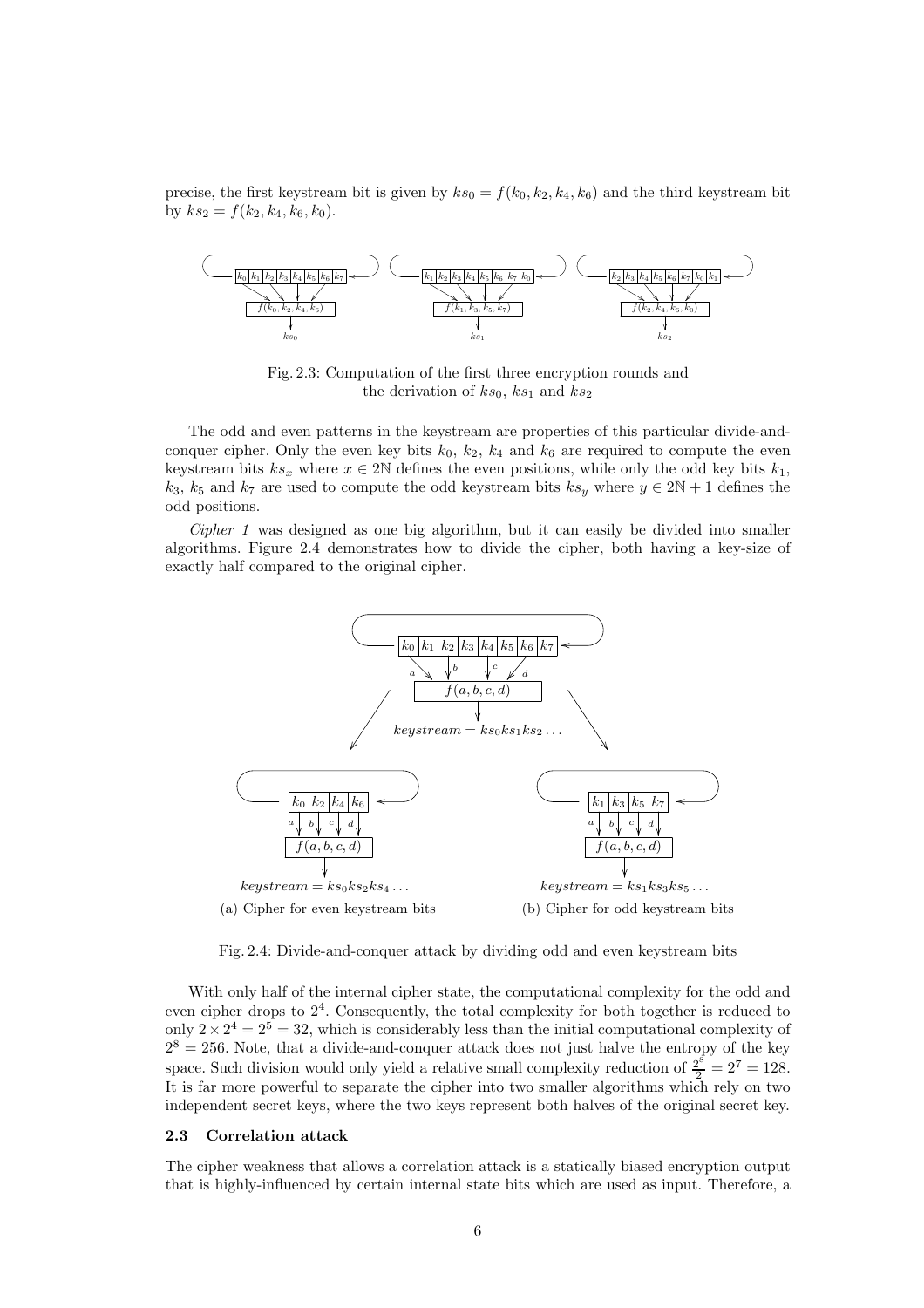guess for these input bits would most likely directly influence the output bits. With the use of statistical analysis the adversary can learn information about these internal state bits.

The advantage of a correlation attack is that the adversary can significantly shrink the set of likely secret key candidates. The stronger the bias, the more information is leaked when analyzing the input and output relations. Stream ciphers in particular are often susceptible to correlation attacks. There have been numerous proposals in the literature to define fast and optimized stream cipher correlation attacks [\[3,](#page-15-11) [28,](#page-16-12) [32,](#page-17-8) [33,](#page-17-9) [35,](#page-17-10) [39,](#page-17-11) [82,](#page-19-8) [83,](#page-19-9) [93,](#page-20-8) [94,](#page-20-9) [97,](#page-20-10) [104\]](#page-20-11).

In the case of a stream cipher, a correlation attack technique is often applicable on multiple sequential encryption outputs. After a successor state is reached within a stream cipher, several previously chosen bits might overlap with the input to the next encryption. Furthermore, the bias is verifiable on every produced output, which allows an adversary to correlate previous and successor states. The combination of multiple biased encryption outputs leads to more information of the complete internal state. The set with the most probable candidates is likely to contain the internal state that is derived from the correct secret key.

To explain the basic correlation attack [\[110,](#page-20-12)[111\]](#page-20-13), a vulnerable stream cipher is introduced in Figure [2.5.](#page-6-0) Cipher 2 is a simple rotating stream cipher with an output component that relies on the non-linear filter function  $f(.)$ . To increase readability the function definition is also given in the corresponding component of the figure.



<span id="page-6-0"></span>

Fig. 2.5: Stream cipher with correlation weakness, initialized by secret key k

The cipher illustrated in Figure [2.5](#page-6-0) is similar to the cipher introduced in Section [2.2](#page-4-1) in terms of computing its successor and the way it produces encryption bits. However, it consists of two separate rotating registers and has a larger internal state that is initialized by 16 secret key bits. Furthermore, it does not suffer from the same weakness that allows separation between odd and even bits output. Instead, it employs a non-linear filter function which generates output that is statistically biased in correlation to the input. The function  $f(\cdot)$  is given by Definition [1.](#page-6-1)

<span id="page-6-1"></span>**Definition 1.** Define the statistically biased non-linear filter function  $f: \mathbb{F}_2^4 \to \mathbb{F}_2$  as

$$
f(a, b, c, d) = ((a \wedge b \wedge c) \vee (\overline{a} \wedge b \wedge \overline{c})) \oplus d
$$

<span id="page-6-2"></span>The filter function takes four input bits  $(a, b, c \text{ and } d)$  and produces one output bit by evaluating the specified non-linear equation. The boolean table which represents the inputouput relation of  $f(.)$  is illustrated in Figure [2.6.](#page-6-2)

|      | abcd $f(a, b, c, d)$ |      | abcd f(a,b,c,d) |      | abcd f(a,b,c,d) |      | abcd f(a,b,c,d) |
|------|----------------------|------|-----------------|------|-----------------|------|-----------------|
| 0000 |                      | 0100 |                 | 1000 |                 | 1100 |                 |
| 0001 |                      | 0101 |                 | 1001 |                 | 1101 |                 |
| 0010 |                      | 0110 |                 | 1010 |                 | 1110 |                 |
| 0011 |                      | 0111 |                 | 1011 |                 | 1111 |                 |

Fig. 2.6: Boolean input-ouput table that corresponds to Definition [1](#page-6-1)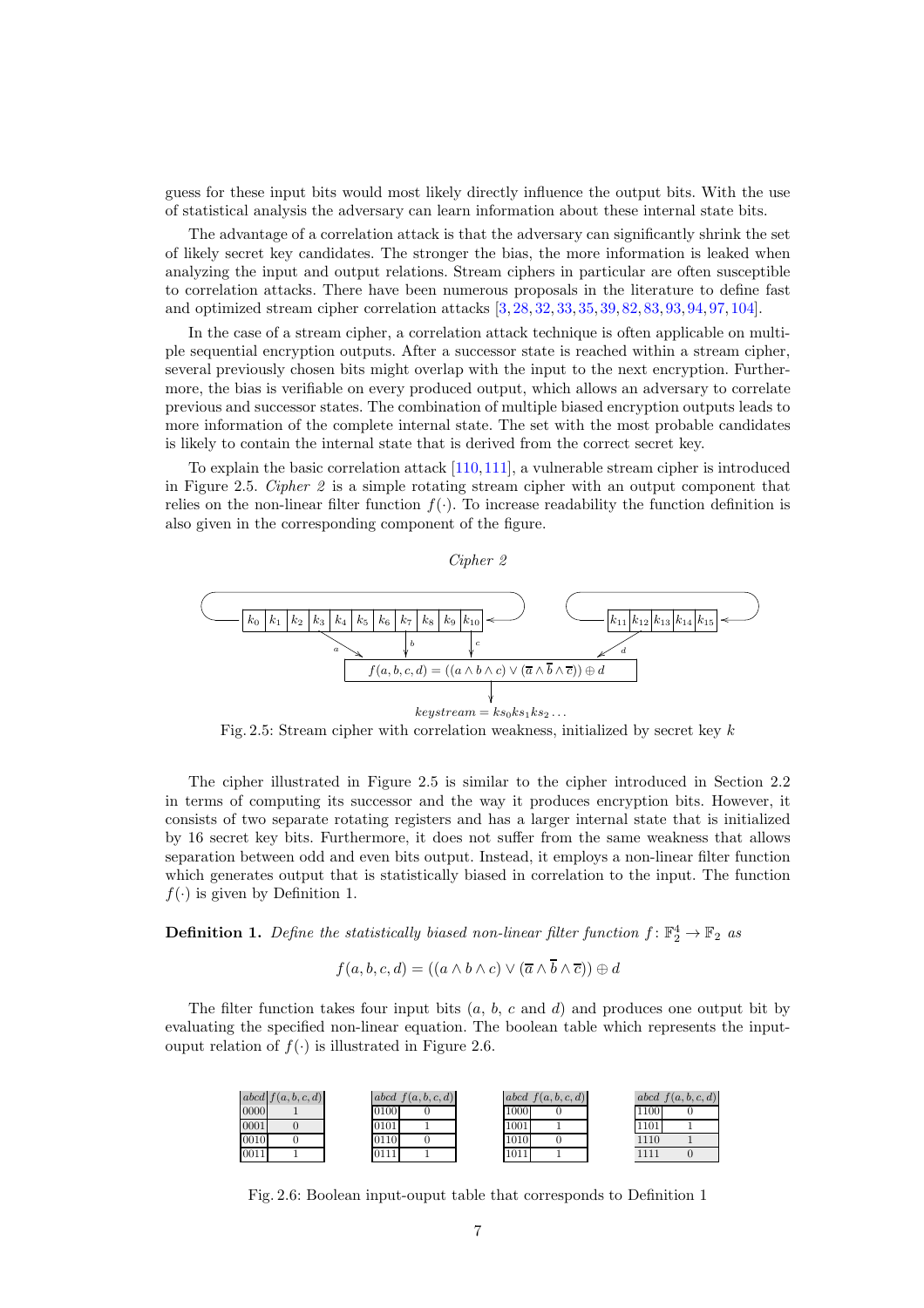The bias of the function is easily determined by looking at its input-output relation showed in Figure [2.6.](#page-6-2) Although  $f(\cdot)$  produces a balanced output, which means that half of the produced output bits are zero and half of them are one, input bit  $d$  has significantly more influence on the output than the input bits  $a, b$  and  $c$ . Note the four marked rows in the input-output table illustrated in Figure [2.6](#page-6-2) which point out where the input bits abc are equal to each other.

In 12 out of the 16 inputs for *abcd*, the output bit ks is exactly the same as the input bit d. Therefore, it is valid to conclude that on average with randomly distributed input bits, in  $\frac{3}{4}$  of the cases  $ks = d$ , while only in  $\frac{1}{4}$  of the cases  $ks \neq d$ . This property makes the second rotation register much more influential to the value of the produced keystream bits.

Assume an adversary recovers the first keystream bit  $ks_0$ . She knows that  $ks_0$  was computed by the function  $f(\cdot)$  with the arguments  $f(k_3, k_7, k_{10}, k_{12})$ . Therefore, she can determine with probability  $\frac{3}{4}$  the correct value for input d, which is for  $ks_0$  the thirteenth secret key bit  $k_{12}$ . Although this reduces the set of likely candidate keys significantly, the power of a correlation attack is best demonstrated when it is applied multiple consecutive times.

Subsequently, consider a set of 16 contiguous keystream bits  $ks_0ks_1...ks_{15}$ . The secret key bits  $k_3k_7k_{10}k_{12}$  are used to compute  $ks_0$ . Likewise, after five rotations the second register is completely rotated and the secret key bits  $k_8k_1k_4k_{12}$  are used for  $ks_5$ . According to Defi-nition [1,](#page-6-1) the fourth bit d is the most influential input bit. For both cases,  $ks_1$  and  $ks_5$ , the fourth input bit to  $f(\cdot)$  is the secret key bit  $k_{12}$ .

Let us combine the probability that  $\frac{1}{4}$  of the time  $k_{12} \neq ks_0$  and that also  $\frac{1}{4}$  of the time  $k_{12} \neq ks_5$ . If  $ks_0 = ks_5$ , the adversary can assume that the average probability of  $ks_0 = ks_5 \neq k_{12}$  significantly drops to  $\frac{1}{4} \times \frac{1}{4} = \frac{1}{16}$ . This is because it is highly unlikely that in both cases the (independent) input bits  $\overline{a}$ ,  $\overline{b}$  and  $\overline{c}$  are equal to each other. A correlation attack that focusses on a combination of keystream bits provides a much greater advantage. The probability of a correct key-bit guess can be derived from the product of all probabilities that correspond to an independent verifiable statistical bias in the cipher.

The correlation attack, mounted on the output  $ks_0$  and  $ks_5$ , is also valid for many more bits from the recovered keystream set. For every pair of keystream bits which are five positions apart  $(ks_i = ks_{i+5}$  where  $i \in \{0, \ldots, 10\}$ , the average probability that they are exactly the same as the corresponding bit from the secret key is  $\frac{15}{16}$ . The properties of this cipher allow an even better (but a more complex) correlation attack. However, the purpose of the previous description is to present a simple and explanatory example.

The scientific article [\[68\]](#page-18-8) introduces a widely deployed cipher that is vulnerable to a correlation attack. It shows how to recover the secret key using a statistical bias in the output bits selection function that is part of the cryptographic algorithm. Although it is slightly different from the example presented here, the attack also exploits a correlation weakness to learn information about the internal state bits.

#### 2.4 Guess-and-determine attack

Despite several well-known historical recommendations in the literature [\[5,](#page-15-12)[70,](#page-19-10)[86\]](#page-19-11), many proprietary stream ciphers do not use their complete internal state to compute a keystream bit. Such cipher design allows an adversary to mount a guess-and-determine attack. This attack abuses the fact that only a few internal state bits are defined as input to the filter function. Therefore, only these bits determine the value of the computed keystream bit.

To mount such an attack, an adversary only guesses used bits, computes the output and evaluates it against the corresponding keystream bit that was recovered from an eavesdropped trace. The evaluation immediately leads to a contradiction for many of the guessed candidates. After evaluation, the internal state is updated accordingly and only additional required bits are guessed.

There are several impressive, yet slightly complex, examples in the literature [\[23,](#page-16-13)[60,](#page-18-9)[69,](#page-18-10)[74,](#page-19-12) [75,](#page-19-13)[103,](#page-20-14)[129\]](#page-21-8) that show the feasibility of guess-and-determine attacks on various cryptographic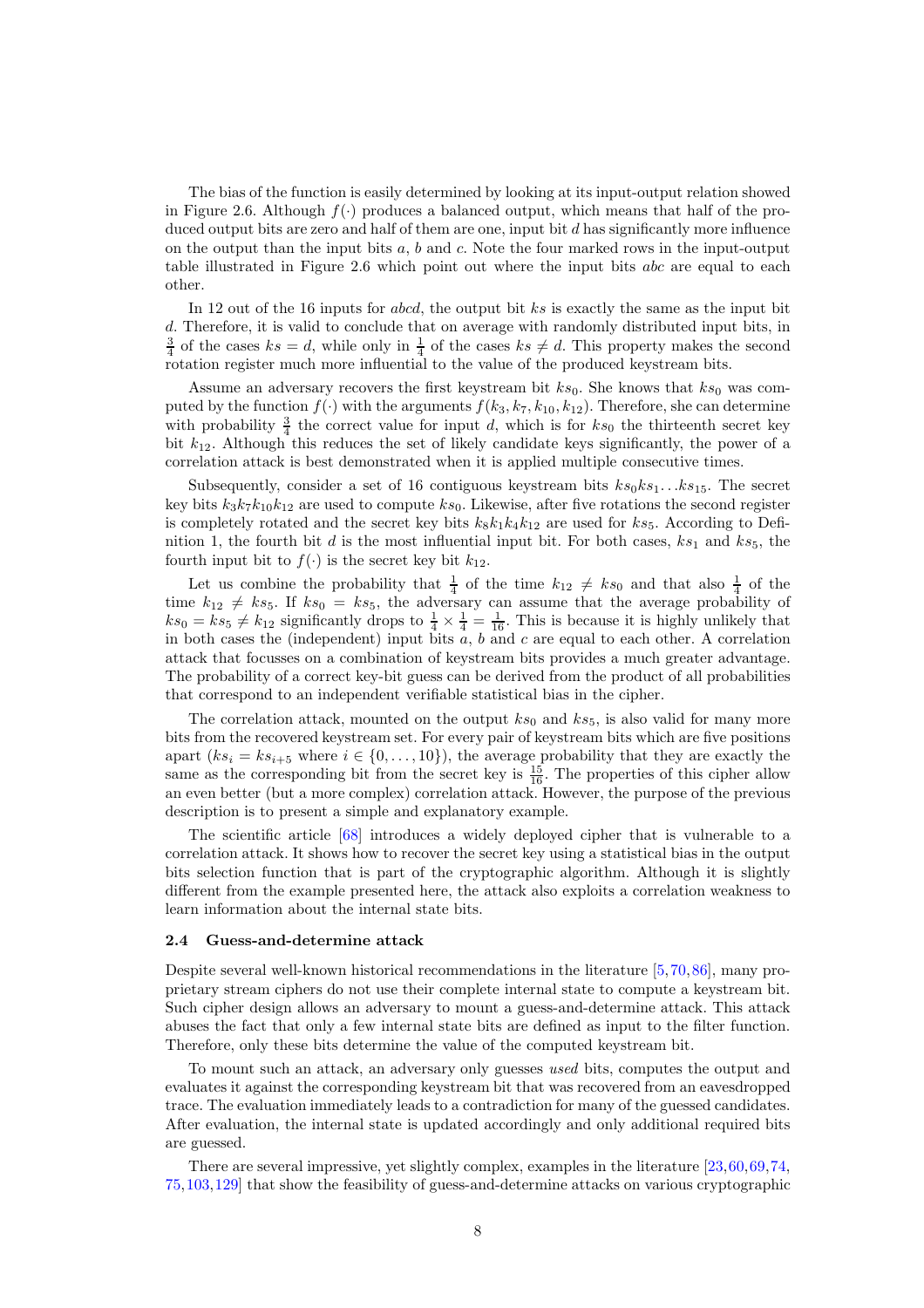<span id="page-8-0"></span>algorithms. To avoid the details of complex and optimized techniques another elementary stream cipher is introduced, see illustration in Figure [2.7.](#page-8-0)

## Cipher 3



Fig. 2.7: Non-linear stream cipher, initialized by secret key  $k$ 

Cipher 3, illustrated in Figure [2.7,](#page-8-0) is a clear example of a stream cipher that is vulnerable to a guess-and-determine attack. The output component embeds a balanced non-linear filter function which is given by Definition [2.](#page-8-1)

<span id="page-8-1"></span>**Definition 2.** Redefine the filter function  $f: \mathbb{F}_2^4 \to \mathbb{F}_2$  as

$$
f(a, b, c, d) = (\overline{a} \wedge b) \oplus \overline{c} \oplus d
$$

<span id="page-8-2"></span>The boolean table that represents the input-ouput relation of  $f(.)$  from Definition [2](#page-8-1) is shown in Figure [2.8.](#page-8-2) Note, that  $c$  and  $d$  have always influence on the computed keystream bit, while the influence of a and b depend on one each other.

|      | abcd $f(a, b, c, d)$ |      | abcd f(a,b,c,d) |      | abcd f(a,b,c,d) |      | $abcd \,   \, f(a,b,c,d)$ |
|------|----------------------|------|-----------------|------|-----------------|------|---------------------------|
| 0000 |                      | 0100 |                 | 1000 |                 | 1100 |                           |
| 0001 |                      | 0101 |                 | 1001 |                 | 1101 |                           |
| 0010 |                      | 0110 |                 | 1010 |                 | 1110 |                           |
| 0011 |                      | 0111 |                 | 1011 |                 |      |                           |

Fig. 2.8: Boolean input-ouput table that corresponds to Definition [2](#page-8-1)

The adversary searches for a weakness in the cipher state transitions that allows a guessand-determine attack. She starts by examining the corresponding cipher structure and the specified input bits which are required to compute the non-linear function. As mentioned in Section [2.3,](#page-5-2) the cipher illustrated in Figure [2.5](#page-6-0) enables the adversary to guess only a few bits of secret key per computed output.

The cipher requires only four inputs bits at a time to compute one keystream bit. The 16 bit long secret key initializes an internal state. Therefore, the internal state has an entropy of 16 bits. Nevertheless, if only four bits of the internal state are used each time to compute a keystream bit, it makes no sense to increase complexity and guess all the bits at once. Especially, when the guessed values are not used to compute the next output bit. The power of a guess-and-determine attack rests itself in guessing each time only the bits that are actually used and make sure their output do not contradict with the keystream.

An adversary can easily perform an exhaustive-search over all 16 different input bits abcd which are shown in Figure [2.8.](#page-8-2) Next, she computes the result for each  $f(a, b, c, d)$  and tests the output against one of the recovered keystream bits. This would allow her to distinguish good and bad candidates.

Function  $f(\cdot)$  is balanced, so it evaluates for all 16 different values of abcd to eight times to a zero and eight times to a one. Therefore, when the keystream bit is a zero, the eight abcd candidates, which lead to a one, are disqualified (also referred to as eliminated).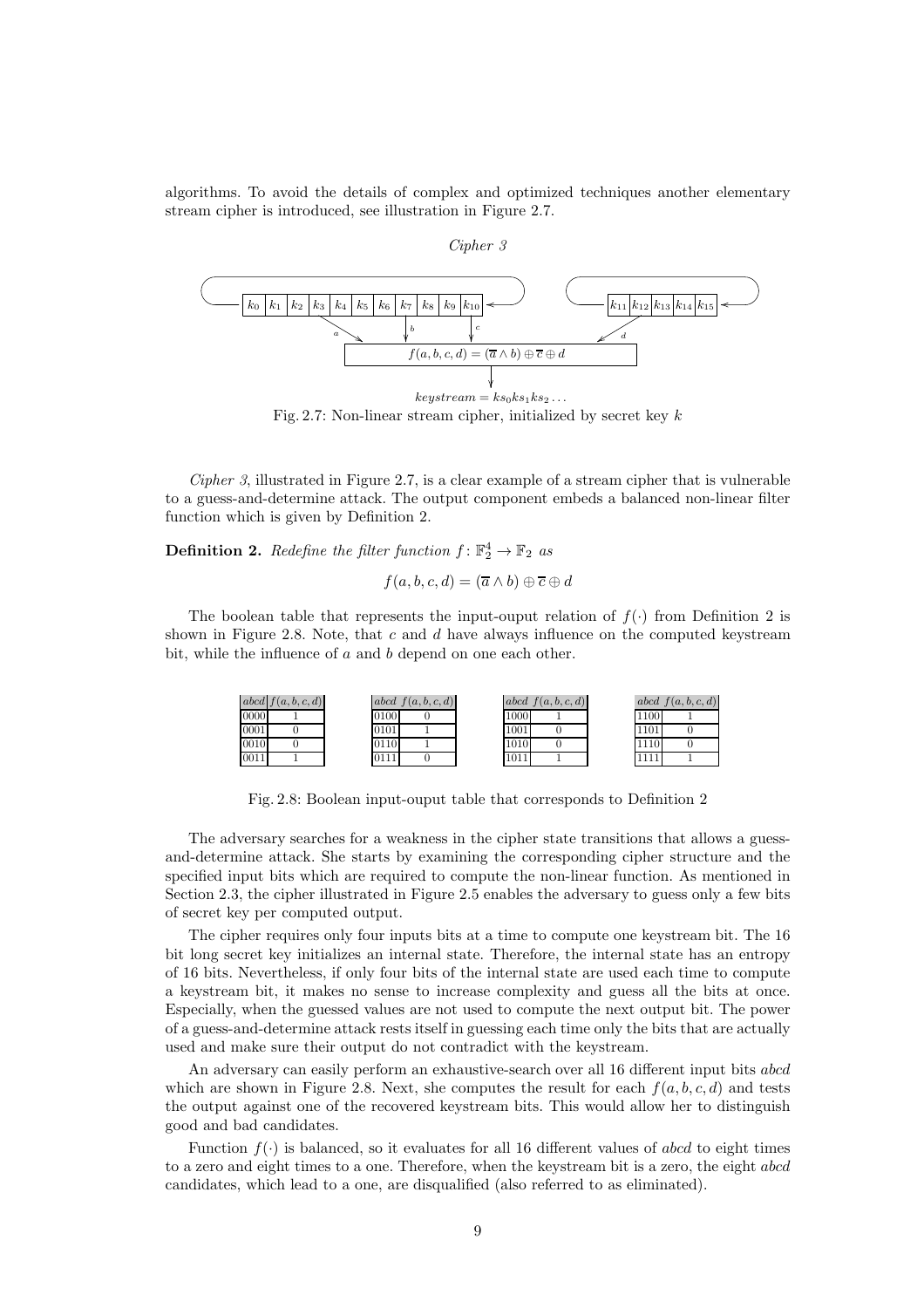After computing  $f(\cdot)$  and performing one rotation on both registers, the cipher successor state is reached. The next keystream bit is computed with four different secret key bits. The adversary again uses the same technique and eliminates incorrect abcd candidates for the second keystream bit. The computational complexity drops significantly when it is possible to evaluate the input for each consecutive keystream bit independently from the others.

 $ks_0 = f(k_3, k_7, k_{10}, k_{12})$  $ks_1 = f(k_4, k_8, k_0, k_{13})$  $ks_2 = f(k_5, k_9, k_1, k_{14})$  $ks_3 = f(k_6, k_{10}, k_2, k_{15})$  $ks_4 = f(k_7, k_0, k_3, k_{11})$ Assume an adversary recovered 16 consecutive keystream bits  $ks_0ks_1...ks_{15}$ , let us examine how she can mount a guessand-determine attack on the cipher illustrated in Figure [2.5.](#page-6-0) To clarify the secret key bits which are used to compute a keystream bit, the first 5 evaluations of the filter function  $f(.)$ are specified in Figure [2.9.](#page-9-0) The four secret key bits  $k_3k_7k_{10}k_{12}$  are used to produce the first keystream bit  $ks_0$ . The adversary needs to guess all

 $2^4 = 16$  candidates for the 4 secret key bits  $k_3k_7k_{10}k_{12}$ . After elimination, only half of the candidate set survives the test. So, each guess of 4 bits allows the adversary to eliminate 1 bit of entropy. This leaves the adversary after  $2<sup>4</sup>$  computations with a smaller set of  $\frac{2^4}{2} = 2^3$  possible candidates.

<span id="page-9-0"></span>Fig. 2.9: First five

evaluations of  $f(\cdot)$ 

Evaluation of the second keystream bit  $ks_1$  requires the adversary to guess another 4 bits of the secret key, this time for  $k_4k_8k_0k_{13}$ . Again, only half of the candidate set survives. These four secret key bits are completely different from those used to compute  $ks_0$ . In fact, the adversary guessed now 8 independent secret key bits, namely  $k_0k_3k_4k_7k_8k_{10}k_{12}k_{13}$ . Even so, she only has  $2^3 \times 2^4 = 2^7$  candidates after guessing the bits that compute  $ks_1$ . In contrast to the regular  $2^8$  candidates one should consider when 8 bits are unknown. It becomes even better, after computing the keystream bit for all  $2<sup>7</sup>$  candidates, half of them are once again eliminated. It leaves a set of only  $2<sup>6</sup>$  possible candidates with values that represent 8 bits of the secret.

The adversary applies the same technique on the third keystream bit  $ks_2$ . She guesses 12 secret key bits and after  $2^{10}$  computations only  $2^9$  possible candidates survive. The fourth keystream bit  $ks_3$  is computed with the secret key bits  $k_6k_{10}k_2k_{15}$ . Note that the secret key bit  $k_{10}$  was already guessed to compute the first keystream bit  $ks_0$ . It introduces two (partially) independent problems, a property which is similar to the divide-and-conquer attack described in Section [2.2.](#page-4-1)

Evaluating of  $ks_3$  is rather special, this time the adversary only has to guess three bits instead of four. After guessing the bits and before evaluating the candidate set against the keystream, the size of the candidate set is  $2^{12}$ . Since a computation has to be performed for each of the candidates in this set, the total attack complexity grows to  $2^{12}$  computations. Nevertheless, after evaluating  $ks_3$ , the adversary guessed 15 secret key bits and compiled a set of only  $2^{11}$  candidates.

The last secret key bit  $k_{11}$ , which is still not considered, is required to compute the fifth keystream bit  $ks_4$ . Guessing  $k_{11}$  only mildly increases the computational complexity of the attack. The candidate set is first doubled (again) to  $2^{12}$  and after  $2^{12}$  computations immediately halved again to  $2^{11}$  candidates. Testing the candidates requires in total two times the largest computation of  $2^{12}$  plus some insignificant and negligible smaller computations which were performed on the smaller candidate sets. This results in a total attack complexity of  $(2 \times 2^{12}) + 2^{10} + 2^7 + 2^4 = 9360 \approx 2^{13}$  instead of the supposed  $2^{16} = 65536$  computations.

Although the computational complexity is reduced significantly in this example, further (more complex) optimizations of the guess-and-determine strategy could improve this attack even more. Such techniques are not further explored in this section, although they are further addressed in the cryptographic attacks described in [\[62,](#page-18-4) [95,](#page-20-5) [123,](#page-21-9) [124\]](#page-21-10).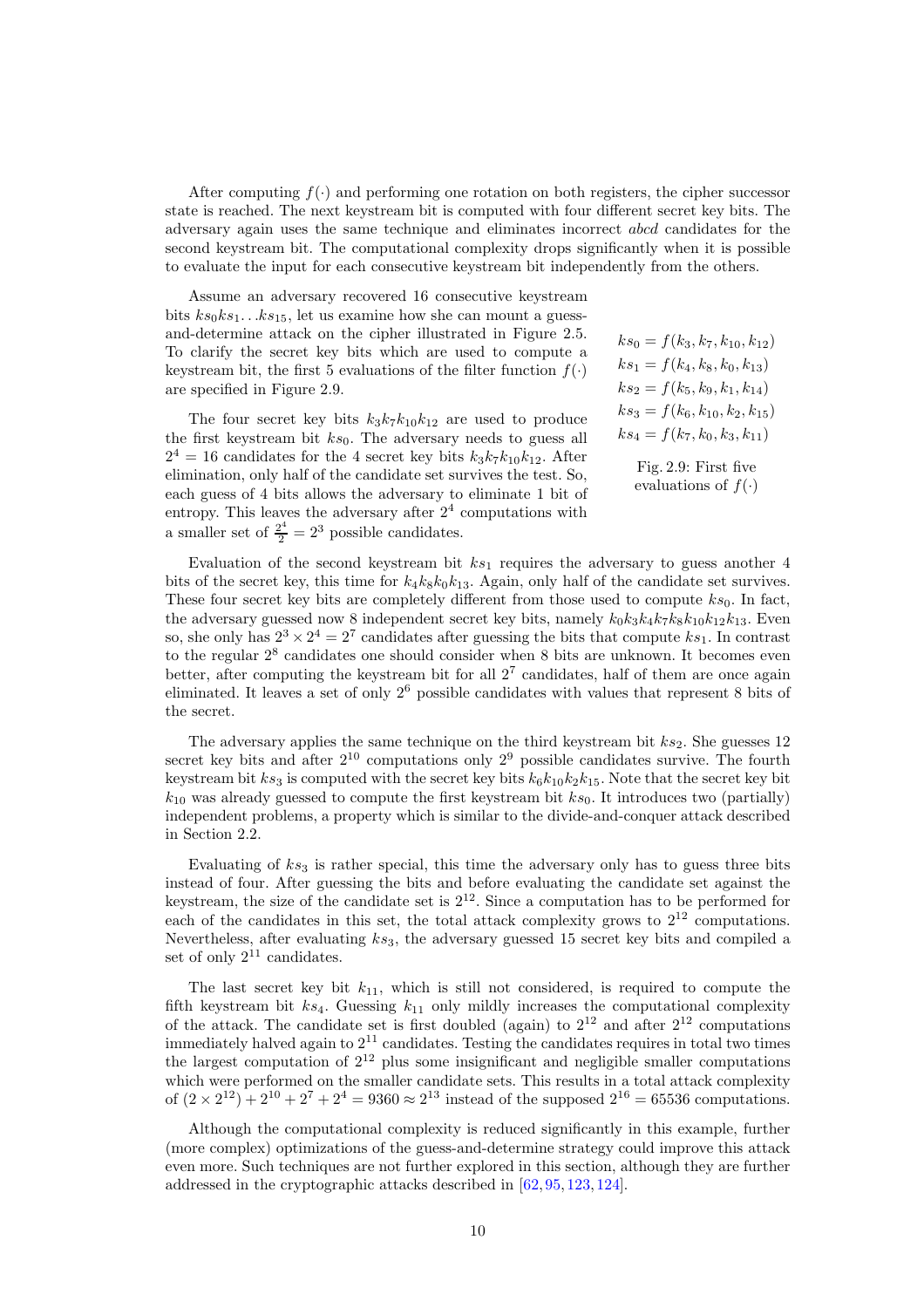#### 2.5 Differential cryptanalysis

<span id="page-10-1"></span>The Data Encryption Standard [\(DES\)](#page-15-13), introduced in 1977, was considered theoretically secure for many years. This confidence lasted until 1991 when Biham and Shamir showed in [\[16\]](#page-16-14) that it is possible to cryptographically attack a cipher that is similar to [DES.](#page-15-13) They used a new attack technique which they introduced as differential cryptanalysis.

The company IBM, responsible for the initial design of [DES,](#page-15-13) claimed in [\[36\]](#page-17-12) that they were already familiar with this particular attack technique for more than 15 years. Furthermore, they explained to have used their knowledge to prevent differential cryptanalysis on [DES](#page-15-13) as much as possible.

Nonetheless, two years later, Biham and Shamir published another article [\[17\]](#page-16-15) in which the authors specifically attacked the cryptographic algorithm of [DES.](#page-15-13) The attack requires an enormous amount of gathered data and is therefore considered purely theoretical. Their publications inspired many fellow academics to further explore and optimize the differential attack technique both for block ciphers  $[1, 31, 87]$  $[1, 31, 87]$  $[1, 31, 87]$  $[1, 31, 87]$  and for stream ciphers  $[53, 99, 128]$  $[53, 99, 128]$  $[53, 99, 128]$  $[53, 99, 128]$ .

The applicability of differential cryptanalysis highly depends on the possibility to gather a set of similar encryptions which differ only to a certain extent. A straightforward approach would be to find a way that directly influences and only slightly changes the internal state of the cipher. To apply such a technique in practice, often additional components of the cryptosystems are used to intentionally create the desired difference in the internal state. Examples of such components are the internal state initialization procedure, key diversification schemes and random number generators. With control over these components an adversary can often predict and pre-compute the desired changes.

The initialization procedure of the cipher might allow an attacker to specifically change one internal state bit at a certain position. Such a minor change could lead directly to a different output which indicates the changed bit is a significant input to the filter function. Likewise, when the change does not influence the corresponding keystream bit, it reveals that the bit is an insignificant input to filter function.

Consider the non-linear stream Cipher 4, illustrated in Figure [2.10.](#page-10-0) It uses the non-linear filter function from Definition [2.](#page-8-1) Although the workings of the cipher are similar to that of Cipher 3, the internal state is initialized in a different way.

Cipher 4

<span id="page-10-0"></span>

Fig. 2.10: Non-linear stream cipher that initializes a fresh internal state with the key k and nonce n by  $x_i \leftarrow k_i \oplus n_i$  where  $i \in \{0, \ldots, 15\}$ 

Many cryptosystems use random challenges to add freshness to the encryption. In this example the challenges consist of a 16-bit random value which is called the nonce  $n$ . Furthermore, the bits of  $k$  are not just placed into the internal state of the cipher like Cipher 3. Instead, they are loaded with the exclusive-or  $(XOR)$  of the secret key k and the nonce n. To be precise, the initialization is performed by  $x_i \leftarrow k_i \oplus n_i$  where  $i \in \{0, \ldots, 15\}.$ 

Assume two additional attack vectors on the cryptosystem. The adversary has complete control over the nonce  $n$  and secondly, she can invoke and observe plain keystream from an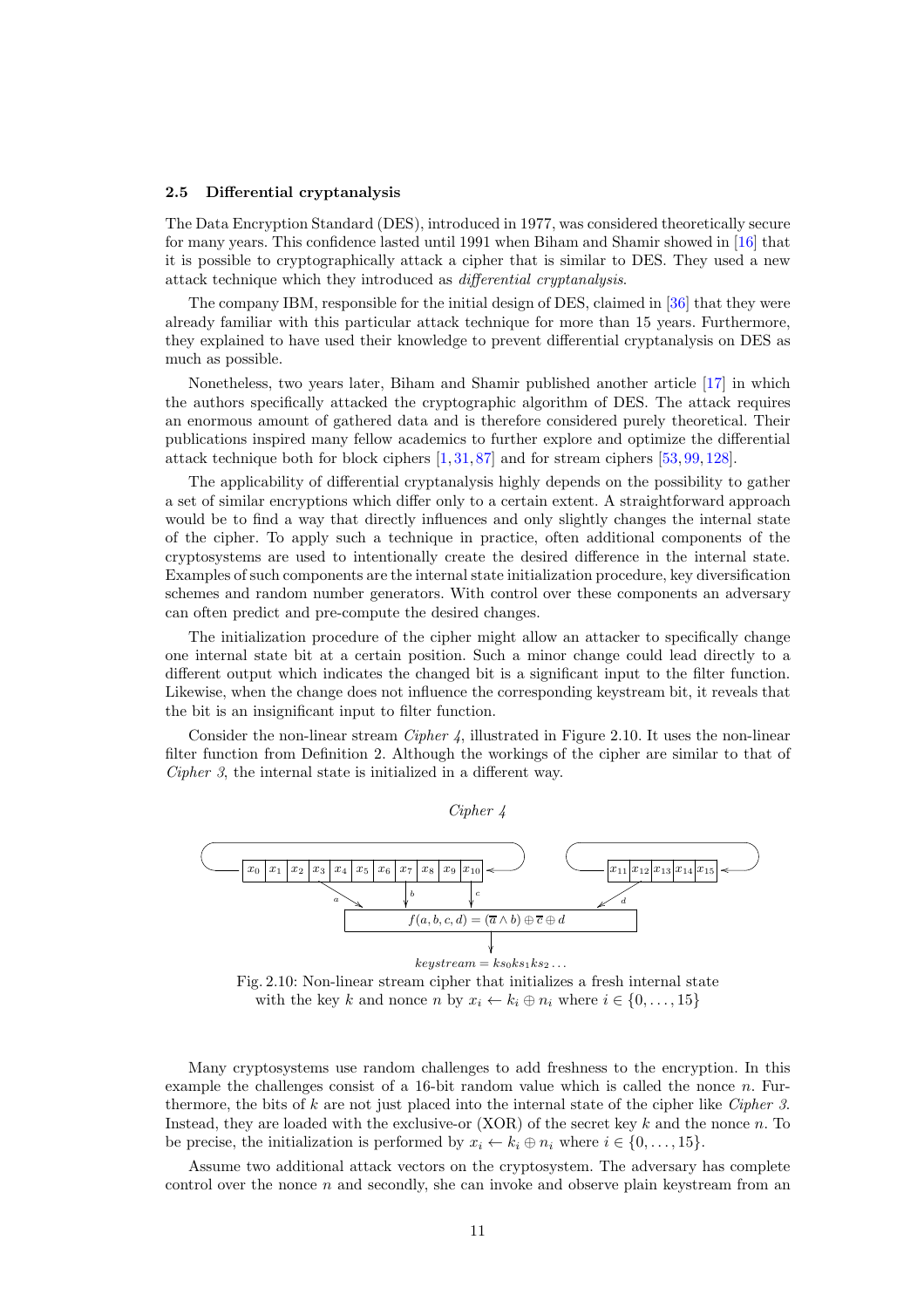authentication attempt as often as she likes. This allows her to perform differential cryptanalysis in the following way. First, she authenticates using a nonce  $n$  and stores the first computed keystream bit  $ks_0$ . Next, she flips the fourth bit  $n_3$  from the nonce n which gives her an alternative nonce  $n'$ . Then, she re-authenticates with the nonce  $n'$  and compares the computed bit  $ks'_0$  against the previously stored keystream bit  $ks_0$ .

After the two authentications, the adversary did not recover the actual value of  $x_3$ . However, she does know that the difference between the internal states of the two authentication sessions is a negation of the bit  $x_3$ . Furthermore, the bit  $x_3$  represents input a to the filter function, which in turn is used to compute the first keystream bit for both authentications  $ks_0$ and ks'<sub>0</sub>. Note, that input b, represented by  $x_7$ , was not altered by the nonce since  $n_7 = n'_7$ . The same holds for input  $c$  and  $d$ , since the fourth bit of the nonce was changed.

A closer look at the input-output relation of the filter function (see Figure [2.8\)](#page-8-2) reveals that the value of input  $a$  only matters if input  $b$  is *true*. The first keystream bit is computed with  $x_3$  as input a and  $x_7$  as input b. Consequently,  $x_3$  only influences the keystream bit  $ks_0$ when  $x_7 = 1$ . Therefore, if  $ks_0 = ks'_0$  the adversary can conclude that  $x_7 = 0$ . Likewise, the contrapositive is valid as well, if  $ks_0 \neq ks'_0$  she can conclude that  $x_7 = 1$ .

In conclusion, a differential attack can be mounted on this cipher simply by flipping the fourth bit of the nonce and uses it to re-authenticate. The observed differences between the first computed keystream bit in both authentications reveals the value of  $x_7$ . With the knowledge of nonce bit  $n_7$  and the determination of  $x_7$ , the secret key bit  $k_7$  can be simply recovered by computing  $k_7 = x_7 \oplus n_7$ .

This particular example shows how to recover one bit of the secret key by performing only two authentications and with negligible computational complexity. Since the stream cipher is rotating regularly, the same technique could be applied to recover more bits of the secret key. Likewise, flipping nonce bit  $n_4$  and observation of a difference in  $ks_1$  reveals  $x_8$ .

Differential cryptanalysis is a powerful technique to recover a secret key. Some carelessly designed cryptosystems are vulnerable to such an extent that it is even possible to mount a differential attack in practice. For instance, the MIFARE Classic and iClass ciphers, presented in [\[67,](#page-18-6)[95\]](#page-20-5) and [\[63,](#page-18-12)[65,](#page-18-13)[66\]](#page-18-14), are vulnerable to a practical differential attack. Both ciphers allow manipulation of the input in such a way that the computed output leaks information about the secret key.

A differential attack often requires specific input-output differences. The initialization of a cryptosystem might not always allow an adversary to enforce such differences in the internal state. Nonetheless, there is always the possibility to gather many traces and filter out the ones that satisfy the predetermined conditions. Moreover, according to the birthday paradox, the number of traces the adversary needs to gather is much smaller than the number usually suggested by intuition, see [\[112\]](#page-20-16) for more details.

### 2.6 Algebraic attacks

Several cryptographic attack methodologies aim to reduce the computational complexity of a stream cipher by attacking the non-linear function. However, some cipher designs consist of one or more linear components. Such ciphers are vulnerable to algebraic attacks. The literature includes several historical contributions concerning algebraic attacks [\[78,](#page-19-15) [79,](#page-19-16) [106,](#page-20-17) [107\]](#page-20-18). Throughout the last decade, several attack generalizations and optimizations were proposed [\[7,](#page-15-15) [8,](#page-15-16) [30,](#page-16-17) [38,](#page-17-13) [40,](#page-17-14) [42,](#page-17-15) [43,](#page-17-16) [59,](#page-18-15) [92\]](#page-20-19). This section, however, only defines the basic principles of algebraic attacks. Note that algebraic attacks should not be confused with linear cryptanalysis, which was introduced in [\[90\]](#page-19-17) to attack the block cipher [DES.](#page-15-13)

A property of a linear boolean function is the possibility to postpone an evaluation. Computational problems which are formalized during a cryptographic attack can be written as a system of boolean equations [\[114\]](#page-20-20). Instead of computing the outcome directly, a combination of these equations can be solved by well-known techniques such as Gaussian elimination [\[78,](#page-19-15) [89,](#page-19-18) [98,](#page-20-21) [107,](#page-20-18) [113,](#page-20-22) [127\]](#page-21-12).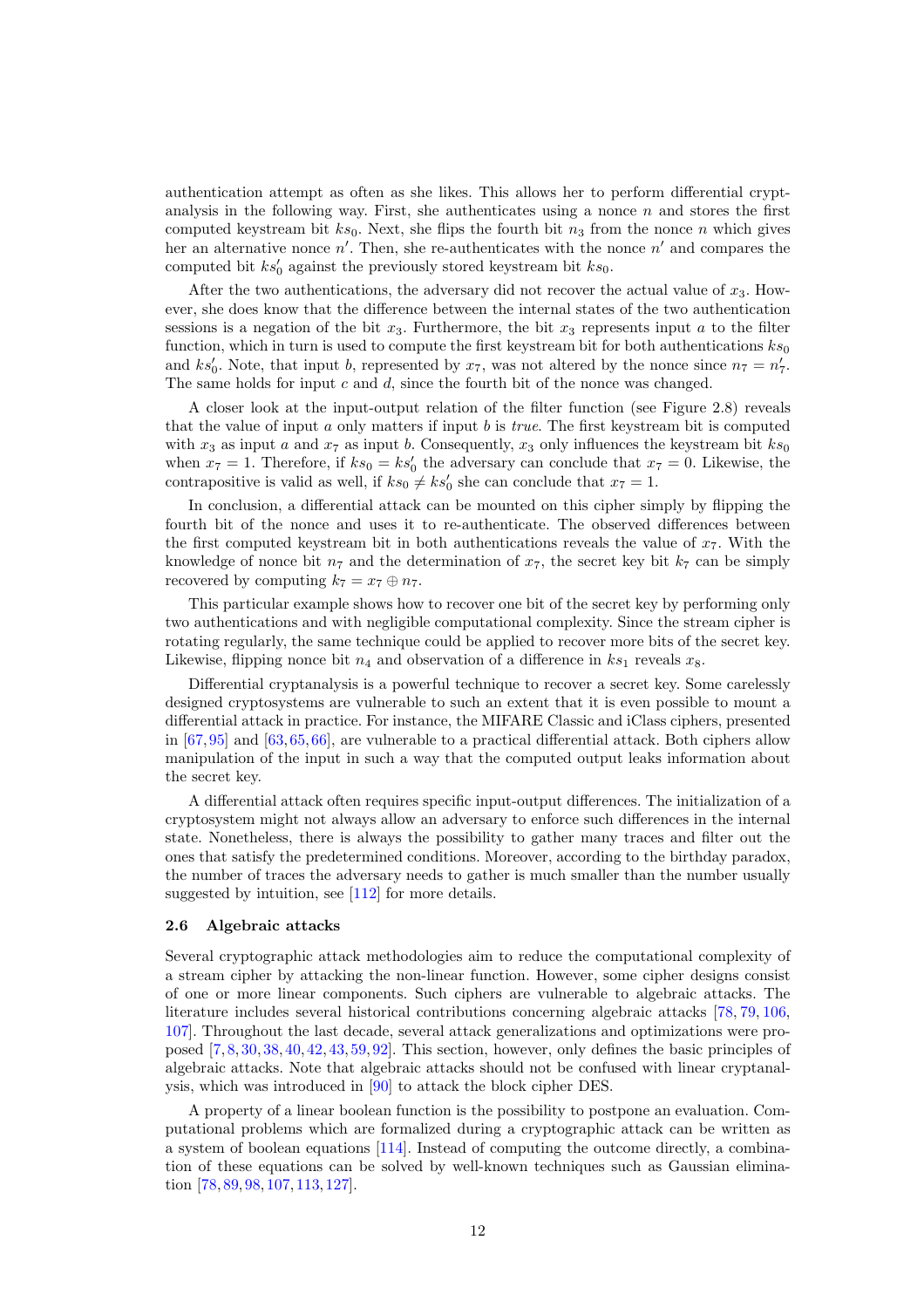In boolean algebra, a function f is  $\mathbb{F}_2$ -linear if it satisfies  $f(x \oplus y) = f(x) \oplus f(y)$  for any pair  $(x, y)$  of elements in its domain. Moreover, a boolean linear function defines that the input variables either always or never influence the output. Consequently, an observation of influenced output bits, that were computed by a linear function, leak a deterministic linear relation about the corresponding changes of the input bits. When a sequence of influenced output bits exceeds the number of input bits, it is just a matter of solving the system of equations without the need for expensive computations. Contrarily, a non-linear function makes the inversion process more difficult, since the influence of the individual input bits depends on the actual value of these bits. In contrast to a linear function, it is much more difficult to generalize an equation for non-linear functions which holds for every input.

<span id="page-12-0"></span>Consider the cipher design with linear output as illustrated in Figure [2.11.](#page-12-0) It consist of two very small bitwise rotating registers which both deliver one input bit to the *linear* filter function  $f(\cdot)$  in order to produce the next keystream bit.

#### Cipher 5



Fig. 2.11: A linear stream cipher, initialized by secret key  $k$ 

The linear filter function  $f(.)$  consists of only one exclusive-or [\(XOR\)](#page-15-2) operation and is redefined in Definition [3.](#page-12-1) The [XOR](#page-15-2) operation, denoted by the symbol  $\oplus$ , represents a mathematical addition modulo 2.

<span id="page-12-1"></span>**Definition 3.** Redefine the filter function  $f: \mathbb{F}_2^2 \to \mathbb{F}_2$  as

$$
f(a,b) = (a \oplus b)
$$

The [XOR](#page-15-2) operator is a bitwise linear operation and allows an adversary to compile a system of equations. Consider the following keystream bits  $ks_0ks_1...ks_7 = 10110101$ . Figure [2.12](#page-13-0) consists of four columns, each of which represents a write-up or evaluation step. After three steps, eight equalities are formed which correspond to the considered keystream. A combination of those equalities determines two equations which should be satisfied when guessing the actual secret key bits.

Given the equalities denoted in Figure [2.12d](#page-13-0) it is feasible to deduce two equations, which are given below in Equation  $(1)$  and Equation  $(2)$ . The equations specify that there are two sets of secret key bits. All elements within one set carry the same value (either zero or one). However, both sets represent the opposite value to each other, which is confirmed by the fact that  $k_6$  is an element of the first set and its complement  $\overline{k_6}$  is an element of the second set.

<span id="page-12-2"></span>
$$
k_6 = k_3 = k_1 = k_5 = k_7 \tag{1}
$$

<span id="page-12-3"></span>
$$
\overline{k_6} = k_4 = k_2 = k_0 \tag{2}
$$

According to Equation [\(1\)](#page-12-2) and Equation [\(2\)](#page-12-3) there could be only two solutions, either  $k_0k_1...k_7 = 10101000$  or its bitwise complement  $k_0k_1...k_7 = 01010111$ . The computational complexity to evaluate the equation is negligible. However, the actual work that is required also includes the evaluation of the keystream bits, deducing the equalities and formulating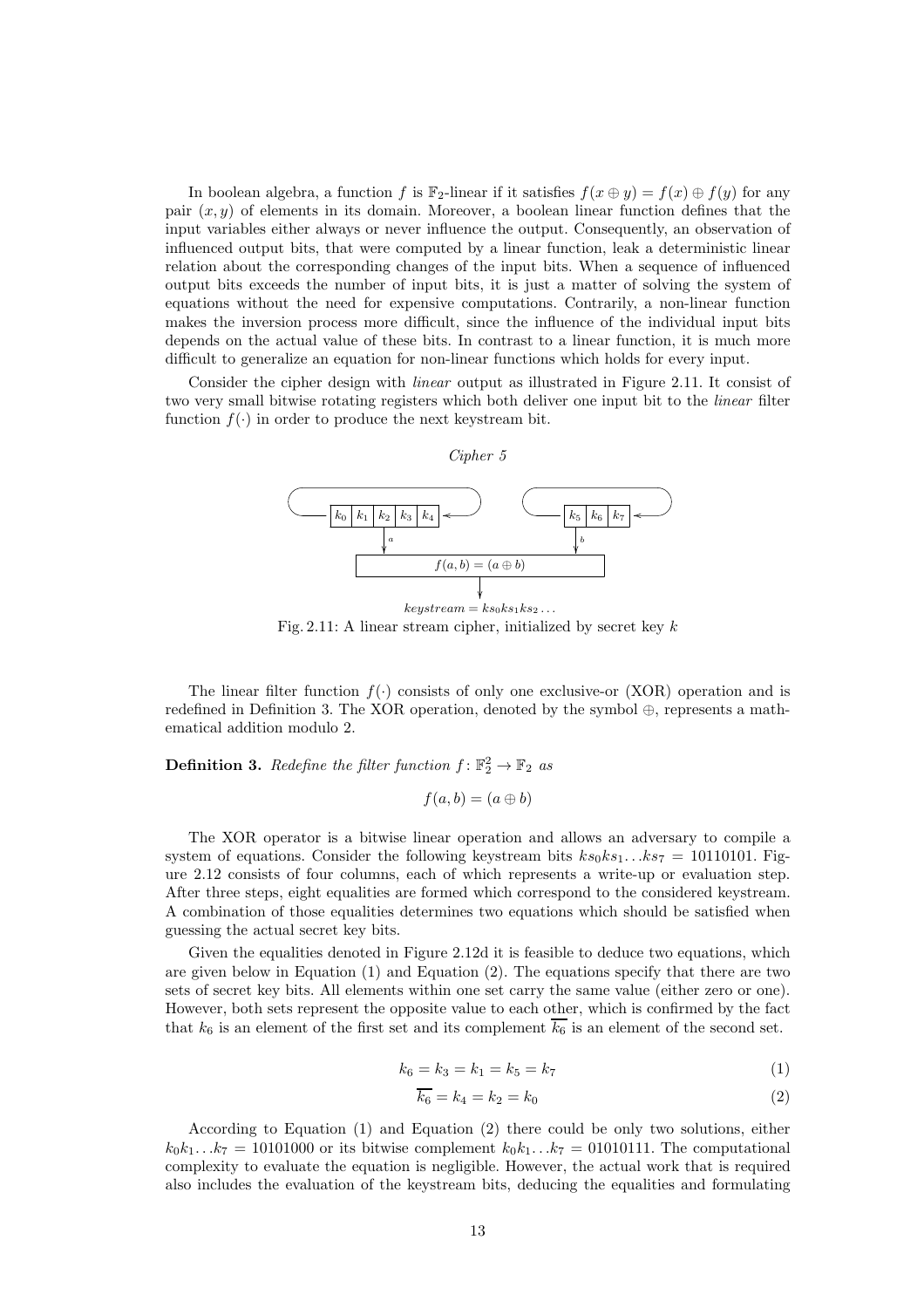<span id="page-13-0"></span>

| $ks_0 = k_2 \oplus k_5$<br>$k_5 = k_2 \oplus ks_0$ | $k_5=k_2\oplus 1$    | $k_5 = k_2$          |
|----------------------------------------------------|----------------------|----------------------|
|                                                    |                      | $k_6 = k_3$          |
| $ks_1 = k_3 \oplus k_6$<br>$k_6 = k_3 \oplus ks_1$ | $k_6=k_3\oplus 0$    |                      |
| $ks_2 = k_4 \oplus k_7$<br>$k_7 = k_4 \oplus ks_2$ | $k_7 = k_4 \oplus 1$ | $k_7=\overline{k_4}$ |
| $ks_3 = k_0 \oplus k_5$<br>$k_5 = k_0 \oplus ks_3$ | $k_5 = k_0 \oplus 1$ | $k_5=\overline{k_0}$ |
| $ks_4 = k_1 \oplus k_6$<br>$k_6 = k_1 \oplus ks_4$ | $k_6 = k_1 \oplus 0$ | $k_6 = k_1$          |
| $k_7 = k_2 \oplus ks_5$<br>$ks_5=k_2\oplus k_7$    | $k_7 = k_2 \oplus 1$ | $k_7=\overline{k_2}$ |
| $ks_6 = k_3 \oplus k_5$<br>$k_5 = k_3 \oplus ks_6$ | $k_5 = k_3 \oplus 0$ | $k_5 = k_3$          |
| $ks_7 = k_4 \oplus k_6$<br>$k_6 = k_4 \oplus ks_7$ | $k_6=k_4\oplus 1$    | $k_6=\overline{k_4}$ |
| (b)<br>(a)                                         | (c)                  | (d)                  |

Fig. 2.12: Evaluation of  $ks_0ks_1...ks_7 = 10110101$  leads to the equalities of [\(d\)](#page-13-0)

the final equation. It is much harder to generalize such tasks in terms of computational complexity, especially since several tricks to efficiently optimize such effort were proposed in the literature [\[7,](#page-15-15) [29,](#page-16-18) [88,](#page-19-19) [92\]](#page-20-19).

Techniques that find their origin in the previously explained algebraic attacks are applied in practice to the proprietary Hitag2 cipher described in [\[123\]](#page-21-9). At first it considers two linearly combined inputs as one element of the initialization. This allows an adversary to drastically reduce the list of possible internal states by avoiding independent evaluation of both inputs.

#### 2.7 Meet-in-the-middle attack

It is not trivial to increase the computational complexity of a cryptosystem. General reasoning could steer a designer to apply inefficient enhancements [\[58,](#page-18-16)[96\]](#page-20-23). For instance, it is misleading to think that applying a cipher twice, using a completely different secret key, would double the total computational complexity of a cryptographic algorithm. At first sight it suggests that an adversary needs to perform an exhaustive search twice, to independently determine the first and second secret key. In practice however, it is unlikely that an adversary would use such a method to attack a cryptosystem that applies multiple encryptions. This section introduces a powerful cryptanalytic technique that attacks such a cryptosystem from two sides, the input and the output, and tries to correlate the results in the middle. The technique is commonly referred to as a meet-in-the-middle attack. It can be seen as a special form a divide-andconquer attack, since it generally tries to solve two independent problems concurrently.

Doubling the computational complexity means that the entropy of both secret keys are multiplied with each other, resulting in the product of both secret keys. However, a scheme where two independent ciphers are applied in a consecutive manner is vulnerable to a meetin-the-middle attack. Such an attack reduces the computational complexity to the sum of both entropies instead of to the product.

A meet-in-the-middle attack requires knowledge of at least one plaintext-ciphertext pair. With such a pair, the adversary can attack both independent ciphers at the same time. The plaintext is used as input to the first cipher, while the ciphertext is considered as output of the second cipher. The idea is to find a list of candidate outputs (ciphertexts) of the first cipher and a list of candidate inputs (plaintexts) for the second cipher. The intersection of both lists reveals a relation between the two independent secret keys. A plaintext-ciphertext pair that consists of a long enough bitstring singles out only one possible candidate. When multiple candidates are found, more plaintext-ciphertext pairs can be utilized as test vectors to recover the valid secret keys.

For instance, Figure [2.13](#page-14-0) shows a cryptosystem that utilizes two different stream ciphers with completely independent secret keys. The ciphers are applied consecutively after each other to encrypt the plaintext. After encryption with the first cipher, the plaintext is transformed into an intermediate state which represents the output of the first cipher as well as the input to the second cipher.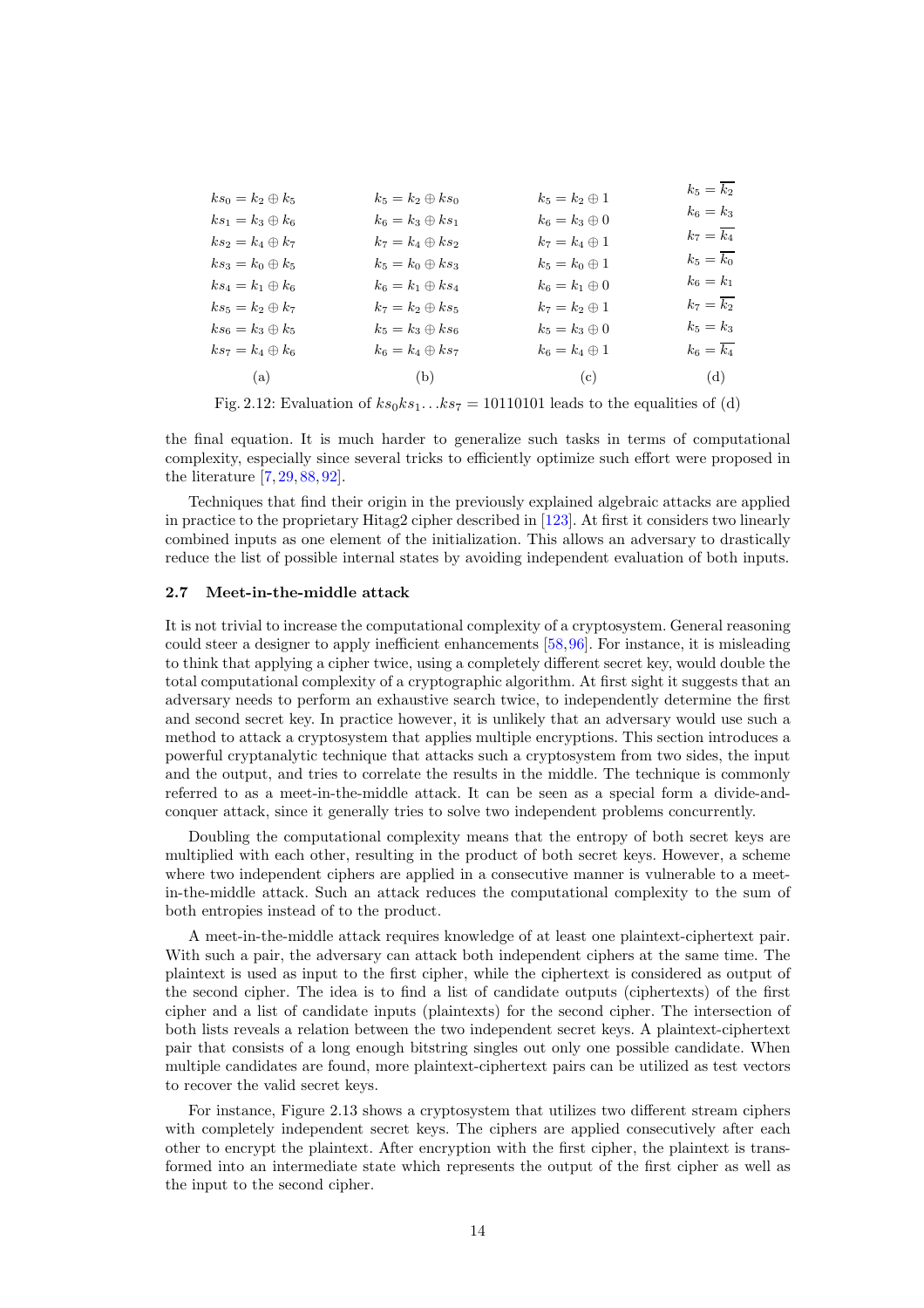<span id="page-14-0"></span>

Fig. 2.13: cryptosystem which is vulnerable to a meet-in-the-middle attack

Assume that both stream ciphers in Figure [2.13](#page-14-0) are not susceptible to a known cryptographic weakness. This leaves the adversary with no other option than to perform an exhaustive search over the complete key space of both ciphers. Instead of trying for each first cipher key guess all possible second cipher keys, the adversary performs the following attack steps.

- 1. She first recovers a plaintext-ciphertext pair of moderate length. It is preferably a longer bitstring than the secret keys length of both stream ciphers together. More bits, means more information and avoids multiple (false) candidates when correlating the output of the first cipher with the input of the second cipher.
- 2. Then, she encrypts the plaintext with the first cipher using all possible secret keys and stores the (encrypted) output in one big list. This output list represents the intermediate state candidates.
- 3. Next, she decrypts the ciphertext with the second cipher using all possible secret keys and looks if the (decrypted) input entry exists in the output list of the first cipher.
- 4. Finally, the decrypted input entry that exists in the encrypted output list is the value where both ciphers meet in the middle. The secret keys used to encrypt and decrypt to this value are the secret keys used by the original system to produce the plaintext-ciphertext pair.

Instead of performing a brute-force attack on the second cipher for each first cipher secret key guess, the adversary only has to perform two independent brute-force attacks and correlate the intermediate results. This makes the cryptographic problem only twice as big, meaning the sum of twice the original (*computational complexity*)  $\times$ 2, instead of the product (computational complexity) 2 .

The meet-in-the-middle attack is a well-known strategy to defeat weak components and schemes embodied in various cryptosystem. Several improvements and practical implementations of meet-in-the-middle attacks are given in the literature  $[6,49-51,55,73,116]$  $[6,49-51,55,73,116]$  $[6,49-51,55,73,116]$  $[6,49-51,55,73,116]$  $[6,49-51,55,73,116]$ . Likewise, the article [\[68\]](#page-18-8) introduces a variant of the meet-in-the-middle attack that recovers the secret key during the cipher initialization phase. It first shows how to recover the internal state of the CryptoMemory cipher. Then, it starts from the default initialization and guesses the first half of the secret key while running forward and guesses the other half running backwards. During the intersection of both internal state candidate lists, the overlapping state represents the secret key.

<span id="page-14-1"></span>Some cryptosystems explicitly define encryption schemes to mitigate meet-in-the-middle attacks. For instance, the Triple DES [\(3DES\)](#page-15-18) specification defines the use of multiple consecutive utilizations of the Data Encryption Standard [\(DES\)](#page-15-13). To mitigate a meet-in-the-middle attack, the crypto operation is performed three times instead of two. Note, that the increase in computational complexity is limited to two times the original  $2^{56\times2} = 2^{112}$  bits, instead of the intuitively expected three times. Since the achieved complexity is only two single [DES](#page-15-13) keys, the [3DES](#page-15-18) scheme defines a way to securely perform three times single [DES](#page-15-13) using exactly two secret keys of 2<sup>56</sup> bits. It involves a sequence of encryption, followed by a decryption and encryption again.

Multiple encryption schemes are useful to increase the computational complexity of block ciphers, yet they do not provide the same security features as stream ciphers. Combination of various stream cipher outputs means that multiple keystreams are all combined together with the plaintext using an [XOR](#page-15-2) operation. This inherently defines a direct linear relation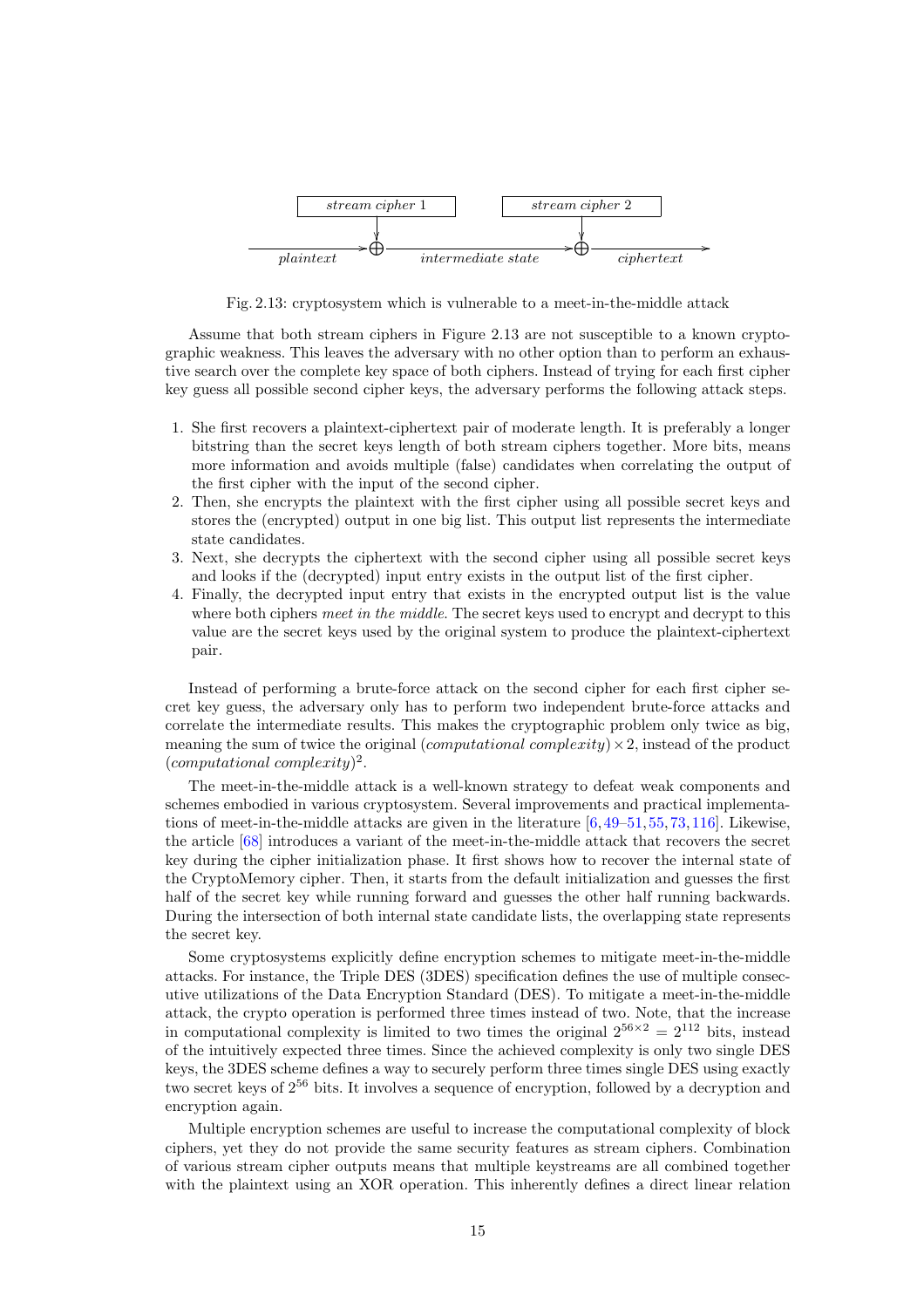between the computed output bits of each utilized stream cipher. In fact, [\[91\]](#page-19-21) shows that the keystream produced by a combination of two additive stream ciphers is as secure as the strongest of the two. Although this feature does not increase the cryptographic strength, it could be used to spread the potential risk of cipher weaknesses over multiple independent ciphers.

# 3 Acronyms

<span id="page-15-18"></span><span id="page-15-13"></span><span id="page-15-9"></span><span id="page-15-8"></span>

| 3DES                                                                                                                                                                                                                           |  |
|--------------------------------------------------------------------------------------------------------------------------------------------------------------------------------------------------------------------------------|--|
| <b>DES</b>                                                                                                                                                                                                                     |  |
| IV and the set of the set of the set of the set of the set of the set of the set of the set of the set of the set of the set of the set of the set of the set of the set of the set of the set of the set of the set of the se |  |
| <b>MAC</b>                                                                                                                                                                                                                     |  |
| <b>OTP</b>                                                                                                                                                                                                                     |  |
| <b>PRNG</b>                                                                                                                                                                                                                    |  |
| <b>TMTO</b>                                                                                                                                                                                                                    |  |
|                                                                                                                                                                                                                                |  |
|                                                                                                                                                                                                                                |  |

### <span id="page-15-4"></span><span id="page-15-2"></span><span id="page-15-1"></span><span id="page-15-0"></span>4 About the author

Roel Verdult successfully defended his doctoral dissertation titled "The (in)security of proprietary cryptography" at the Aula of the Radboud University, The Netherlands on 21st of April, 2015, at 14.30 exactly. He earned his doctorate at two universities and received a dual degree from the Digital Security group, Institute for Computing and Information Sciences, Radboud University and the Computer Security and Industrial Cryptography, Electrical Engineering Department, KU Leuven, Belgium.

### References

- <span id="page-15-14"></span>1. Martin Albrecht and Carlos Cid. Algebraic techniques in differential cryptanalysis. In Fast Software Encryption, pages 193–208. Springer-Verlag, 2009.
- <span id="page-15-5"></span>2. Hamid Reza Amirazizi and Martin E Hellman. Time-memory-processor trade-offs. IEEE Transactions on Information Theory, 34(3):505–512, 1988.
- <span id="page-15-11"></span>3. Ross Anderson. Searching for the optimum correlation attack. In 2nd International Workshop on Fast Software Encryption (FSE 1994), volume 1008 of Lecture Notes in Computer Science, pages 137–143. Springer-Verlag, 1995.
- <span id="page-15-3"></span>4. Ross Anderson and Charalampos Manifavas. Chameleon - a new kind of stream cipher. In 4th International Workshop on Fast Software Encryption (FSE 1997), volume 1267 of Lecture Notes in Computer Science, pages 107–113. Springer-Verlag, 1997.
- <span id="page-15-17"></span><span id="page-15-12"></span>5. Ross J Anderson. Tree functions and cipher systems. Cryptologia, 15(3):194–202, 1991.
- 6. Kazumaro Aoki and Yu Sasaki. Meet-in-the-middle preimage attacks against reduced SHA-0 and SHA-1. In 29th International Cryptology Conference, Advances in Cryptology (CRYPTO 2009), volume 5677 of Lecture Notes in Computer Science, pages 70–89. Springer-Verlag, 2009.
- <span id="page-15-15"></span>7. Frederik Armknecht. Improving fast algebraic attacks. In 11th International Workshop on Fast Software Encryption (FSE 2004), volume 3017 of Lecture Notes in Computer Science, pages 65–82. Springer-Verlag, 2004.
- <span id="page-15-16"></span>8. Frederik Armknecht and Matthias Krause. Algebraic attacks on combiners with memory. In 23rd International Cryptology Conference, Advances in Cryptology (CRYPTO 2003), volume 2729 of Lecture Notes in Computer Science, pages 162–175. Springer-Verlag, 2003.
- <span id="page-15-10"></span>9. Mikhail J Atallah, Richard Cole, and Michael T Goodrich. Cascading divide-and-conquer: A technique for designing parallel algorithms. SIAM Journal on Computing, 18(3):499–532, 1989.
- <span id="page-15-6"></span>10. Gildas Avoine, Pascal Junod, and Philippe Oechslin. Characterization and improvement of time-memory trade-off based on perfect tables. ACM Transactions on Information and System Security (TISSEC 2008), 11(4):1–22, 2008.
- 11. Steve Babbage. A space/time tradeoff in exhaustive search attacks on stream ciphers. In European Convention on Security and Detection, volume 408 of Conference Publications, pages 161–166. IEEE Computer Society, 1995.
- <span id="page-15-7"></span>12. Elad Barkan, Eli Biham, and Adi Shamir. Rigorous bounds on cryptanalytic time/memory tradeoffs. In 26th International Cryptology Conference, Advances in Cryptology (CRYPTO 2006), volume 4117 of Lecture Notes in Computer Science, pages 1–21. Springer-Verlag, 2006.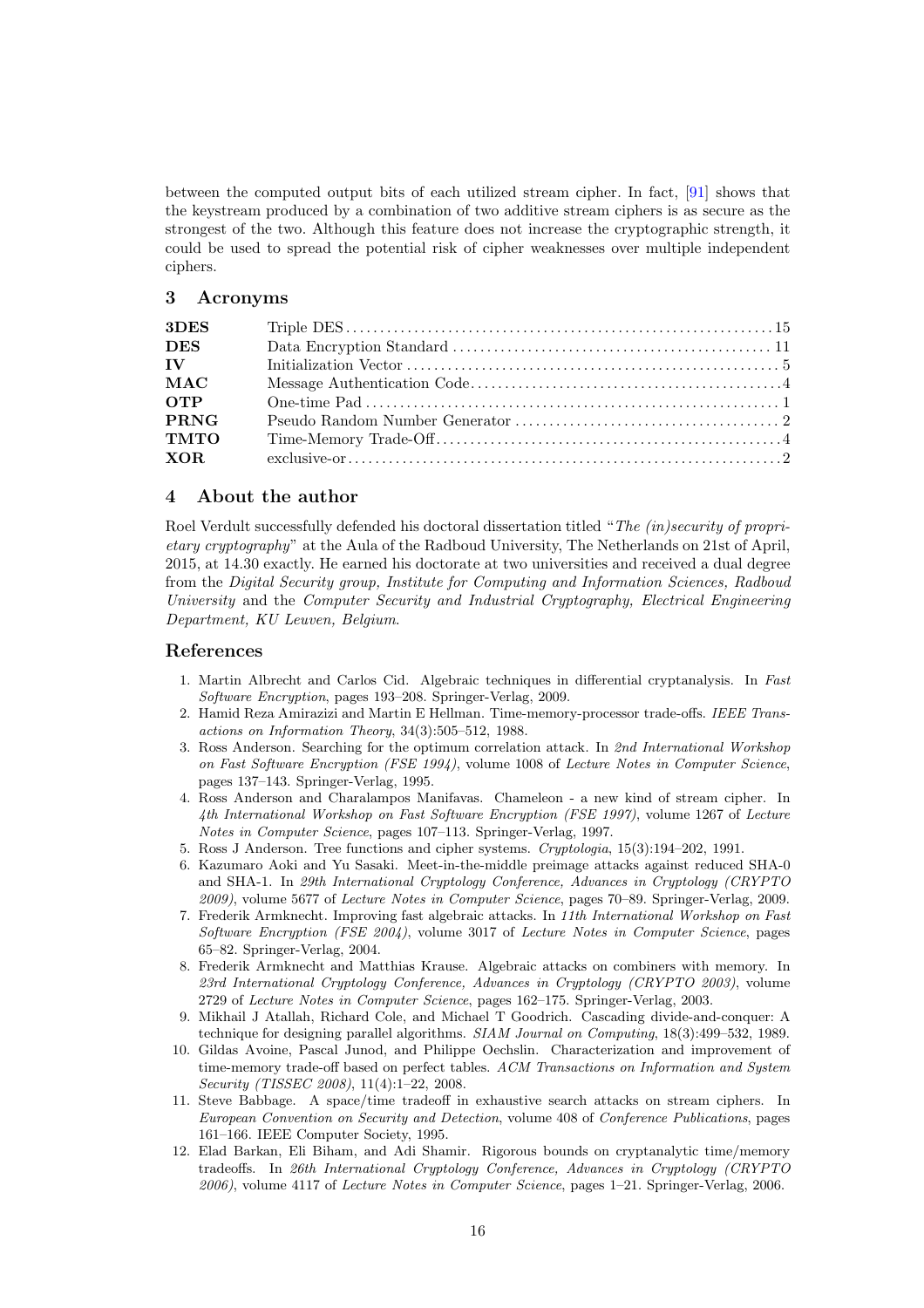- <span id="page-16-11"></span><span id="page-16-10"></span>13. Jon Louis Bentley. Multidimensional divide-and-conquer. Communications of the ACM, 23(4):214–229, 1980.
- 14. Jon Louis Bentley and Michael Ian Shamos. Divide-and-conquer in multidimensional space. In 8th ACM Symposium on Theory of Computing (STOC 2013), pages 220–230. ACM, 1976.
- <span id="page-16-9"></span>15. Côme Berbain and Henri Gilbert. On the security of IV dependent stream ciphers. In  $14$ th International Workshop on Fast Software Encryption (FSE 2007), volume 4593 of Lecture Notes in Computer Science, pages 254–273. Springer-Verlag, 2007.
- <span id="page-16-14"></span>16. Eli Biham and Adi Shamir. Differential cryptanalysis of DES-like cryptosystems. Journal of Cryptology, 4(1):3–72, 1991.
- <span id="page-16-15"></span><span id="page-16-2"></span>17. Eli Biham and Adi Shamir. Differential cryptanalysis of the Data Encryption Standard, volume 28. Springer-Verlag, 1993.
- 18. Eli Biham and Adi Shamir. Differential fault analysis of secret key cryptosystems. In 17th International Cryptology Conference, Advances in Cryptology (CRYPTO 1997), volume 1294 of Lecture Notes in Computer Science, pages 513–525. Springer-Verlag, 1997.
- <span id="page-16-0"></span>19. Alex Biryukov. Block ciphers and stream ciphers: The state of the art. IACR Cryptology ePrint Archive, 2004(94):1–22, 2004.
- <span id="page-16-6"></span>20. Alex Biryukov, Sourav Mukhopadhyay, and Palash Sarkar. Improved time-memory trade-offs with multiple data. In 12th International Workshop on Selected Areas in Cryptography (SAC 2005), volume 3897 of Lecture Notes in Computer Science, pages 110–127. Springer-Verlag, 2006.
- <span id="page-16-7"></span>21. Alex Biryukov and Adi Shamir. Cryptanalytic time/memory/data tradeoffs for stream ciphers. In 6th International Conference on the Theory and Application of Cryptology and Information Security, Advances in Cryptology (ASIACRYPT 2000), volume 1976 of Lecture Notes in Computer Science, pages 1–13. Springer-Verlag, 2000.
- <span id="page-16-3"></span>22. Alex Biryukov and David Wagner. Slide attacks. In 6th International Workshop on Fast Software Encryption (FSE 1999), volume 1636 of Lecture Notes in Computer Science, pages 245–259. Springer-Verlag, 1999.
- <span id="page-16-13"></span>23. Andrey Bogdanov. Attacks on the KeeLoq block cipher and authentication systems. In 3rd Conference on RFID Security (RFIDSec 2007), volume 2007, 2007.
- <span id="page-16-4"></span>24. Andrey Bogdanov, Dmitry Khovratovich, and Christian Rechberger. Biclique cryptanalysis of the full AES. In 17th International Conference on the Theory and Application of Cryptology and Information Security, Advances in Cryptology (ASIACRYPT 2011), volume 7073 of Lecture Notes in Computer Science, pages 344–371. Springer-Verlag, 2011.
- <span id="page-16-1"></span>25. Andrey Bogdanov, Lars R Knudsen, Gregor Leander, Christof Paar, Axel Poschmann, Matthew JB Robshaw, Yannick Seurin, and Charlotte Vikkelsoe. PRESENT: An ultralightweight block cipher. In 9th International Workshop on Cryptographic Hardware and Embedded Systems (CHES 2007), volume 4727 of Lecture Notes in Computer Science, pages 450–466. Springer-Verlag, 2007.
- <span id="page-16-5"></span>26. Dan Boneh, Richard A DeMillo, and Richard J Lipton. On the importance of checking cryptographic protocols for faults. In 16th International Conference on the Theory and Application of Cryptographic Techniques, Advances in Cryptology (EUROCRYPT 1997), volume 1233 of Lecture Notes in Computer Science, pages 37–51. Springer-Verlag, 1997.
- <span id="page-16-8"></span>27. Johan Borst, Bart Preneel, Joos Vandewalle, and Joos V. On the time-memory tradeoff between exhaustive key search and table precomputation. In 19th Symposium in Information Theory in the Benelux, pages 111–118, 1998.
- <span id="page-16-12"></span>28. Paul Camion, Claude Carlet, Pascale Charpin, and Nicolas Sendrier. On correlation-immune functions. In 11th International Cryptology Conference, Advances in Cryptology (CRYPTO 1991), volume 576 of Lecture Notes in Computer Science, pages 86–100. Springer-Verlag, 1992.
- <span id="page-16-18"></span>29. John F Canny, Erich Kaltofen, and Lakshman Yagati. Solving systems of nonlinear polynomial equations faster. In 2nd International Symposium on Symbolic and Algebraic Computation (ISSAC 1989), pages 121–128. ACM, 1989.
- <span id="page-16-17"></span>30. Claude Carlet and Keqin Feng. An infinite class of balanced functions with optimal algebraic immunity, good immunity to fast algebraic attacks and good nonlinearity. In 14th International Conference on the Theory and Application of Cryptology and Information Security, Advances in Cryptology (ASIACRYPT 2008), volume 5350 of Lecture Notes in Computer Science, pages 425–440. Springer-Verlag, 2008.
- <span id="page-16-16"></span>31. Florent Chabaud and Serge Vaudenay. Links between differential and linear cryptanalysis. In 13th International Conference on the Theory and Application of Cryptographic Techniques, Advances in Cryptology (EUROCRYPT 1994), volume 950 of Lecture Notes in Computer Science, pages 356–365. Springer-Verlag, 1995.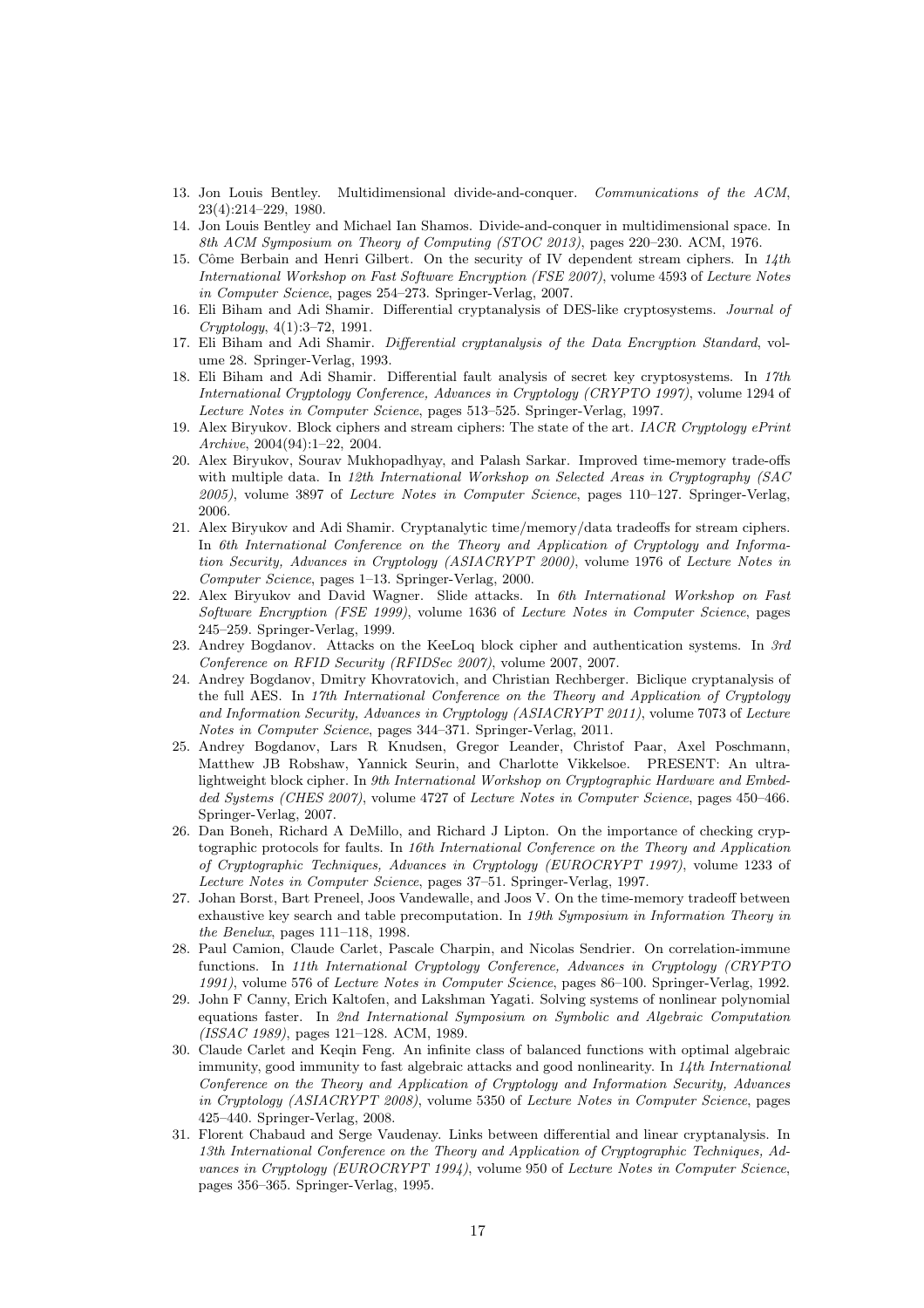- <span id="page-17-8"></span>32. Vladimir Chepyzhov and Ben Smeets. On a fast correlation attack on certain stream ciphers. In 10th International Conference on the Theory and Application of Cryptographic Techniques, Advances in Cryptology (EUROCRYPT 1991), volume 547 of Lecture Notes in Computer Science, pages 176–185. Springer-Verlag, 1991.
- <span id="page-17-9"></span>33. Vladimor V Chepyzhov, Thomas Johansson, and Ben Smeets. A simple algorithm for fast correlation attacks on stream ciphers. In 7th International Workshop on Fast Software Encryption (FSE 2000), volume 1978 of Lecture Notes in Computer Science, pages 181–195. Springer-Verlag, 2001.
- <span id="page-17-4"></span>34. Yi-Hao Chiu, Wei-Chih Hong, Li-Ping Chou, Jintai Ding, Bo-Yin Yang, and Chen-Mou Cheng. A practical attack on patched MIFARE Classic. In 9th International Conference on Information Security and Cryptology (INSCRYPT 2013), volume 8567 of Lecture Notes in Computer Science, pages 150–164. Springer-Verlag, 2014.
- <span id="page-17-10"></span>35. Andrew Clark, Jovan Dj Golić, and Ed Dawson. A comparison of fast correlation attacks. In 3rd International Workshop on Fast Software Encryption (FSE 1996), volume 1039 of Lecture Notes in Computer Science, pages 145–157. Springer-Verlag, 1996.
- <span id="page-17-12"></span>36. Don Coppersmith. The data encryption standard (DES) and its strength against attacks. IBM journal of research and development, 38(3):243–250, 1994.
- <span id="page-17-5"></span>37. Nicolas Courtois, Karsten Nohl, and Sean O'Neil. Algebraic attacks on the crypto-1 stream cipher in MIFARE Classic and oyster cards. IACR Cryptology ePrint Archive, 2008:166, 2008.
- <span id="page-17-13"></span>38. Nicolas T Courtois. Fast algebraic attacks on stream ciphers with linear feedback. In 23rd International Cryptology Conference, Advances in Cryptology (CRYPTO 2003), volume 2729 of Lecture Notes in Computer Science, pages 176–194. Springer-Verlag, 2003.
- <span id="page-17-11"></span>39. Nicolas T Courtois. Higher order correlation attacks, xl algorithm and cryptanalysis of toyocrypt. In 5th International Conference on Information Security and Cryptology (ICISC 2002), volume 2587 of Lecture Notes in Computer Science, pages 182–199. Springer-Verlag, 2003.
- <span id="page-17-14"></span>40. Nicolas T Courtois. Algebraic attacks on combiners with memory and several outputs. In 11th International Conference on Information Security and Cryptology (ICISC 2008), volume 3506 of Lecture Notes in Computer Science, pages 3–20. Springer-Verlag, 2005.
- <span id="page-17-6"></span>41. Nicolas T. Courtois. The dark side of security by obscurity - and cloning MIFARE Classic rail and building passes, anywhere, anytime. In 4th International Conference on Security and Cryptography (SECRYPT 2009), pages 331–338. INSTICC Press, 2009.
- <span id="page-17-15"></span>42. Nicolas T Courtois and Willi Meier. Algebraic attacks on stream ciphers with linear feedback. In 22nd International Conference on the Theory and Application of Cryptographic Techniques, Advances in Cryptology (EUROCRYPT 2003), volume 2656 of Lecture Notes in Computer Science, pages 345–359. Springer-Verlag, 2003.
- <span id="page-17-16"></span>43. Nicolas T Courtois and Josef Pieprzyk. Cryptanalysis of block ciphers with overdefined systems of equations. In 8th International Conference on the Theory and Application of Cryptology and Information Security, Advances in Cryptology (ASIACRYPT 2002), volume 2501 of Lecture Notes in Computer Science, pages 267–287. Springer-Verlag, 2002.
- <span id="page-17-1"></span>44. Joan Daemen, Lars Knudsen, and Vincent Rijmen. The block cipher SOUARE. In 4th International Workshop on Fast Software Encryption (FSE 1997), volume 1267 of Lecture Notes in Computer Science, pages 149–165. Springer-Verlag, 1997.
- <span id="page-17-2"></span>45. Donald Davies and Sean Murphy. Pairs and triplets of DES S-boxes. Journal of Cryptology, 8(1):1–25, 1995.
- <span id="page-17-7"></span>46. Ed Dawson and Andrew Clark. Divide and conquer attacks on certain classes of stream ciphers. Cryptologia, 18(1):25–40, 1994.
- <span id="page-17-0"></span>47. Christophe De Cannière. Trivium: A stream cipher construction inspired by block cipher design principles. In 9th International Conference on Information Security (ISC 2006), volume 4176 of Lecture Notes in Computer Science, pages 171–186. Springer-Verlag, 2006.
- <span id="page-17-3"></span>48. Gerhard de Koning Gans, Jaap-Henk Hoepman, and Flavio D. Garcia. A practical attack on the MIFARE Classic. In 8th Smart Card Research and Advanced Applications Conference (CARDIS 2008), volume 5189 of Lecture Notes in Computer Science, pages 267–282. Springer-Verlag, 2008.
- <span id="page-17-17"></span>49. Hüseyin Demirci and Ali Aydın Selçuk. A meet-in-the-middle attack on 8-round AES. In 15th International Workshop on Fast Software Encryption (FSE 2008), volume 5086 of Lecture Notes in Computer Science, pages 116–126. Springer-Verlag, 2008.
- 50. Hüseyin Demirci, Ali Aydin Selçuk, and Erkan Türe. A new meet-in-the-middle attack on the IDEA block cipher. In 10th International Workshop on Selected Areas in Cryptography (SAC  $2003$ , volume 3006 of *Lecture Notes in Computer Science*, pages 117–129. Springer-Verlag, 2004.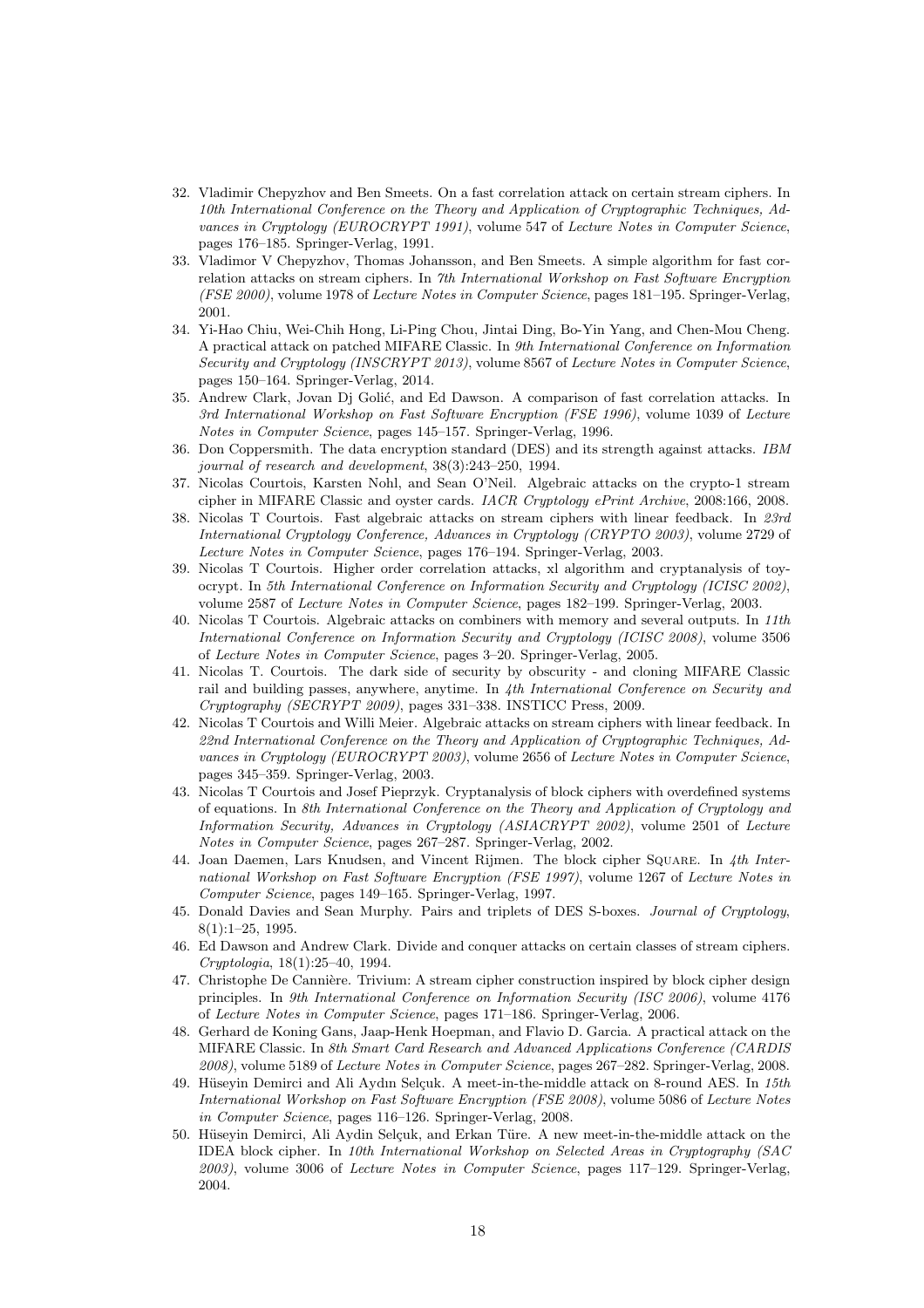- <span id="page-18-17"></span>51. Hüseyin Demirci, İhsan Taşkın, Mustafa Çoban, and Adnan Baysal. Improved meet-in-themiddle attacks on AES. In 10th International Conference on Cryptology in India, Progress in Cryptology (INDOCRYPT 2009), volume 5922 of Lecture Notes in Computer Science, pages 144–156. Springer-Verlag, 2009.
- <span id="page-18-0"></span>52. Whitfield Diffie and Martin E Hellman. Privacy and authentication: An introduction to cryptography. Proceedings of the IEEE, 67(3):397–427, 1979.
- <span id="page-18-11"></span>53. Cunsheng Ding. The differential cryptanalysis and design of natural stream ciphers. In 1st International Workshop on Fast Software Encryption (FSE 1993), volume 809 of Lecture Notes in Computer Science, pages 101–115. Springer-Verlag, 1994.
- <span id="page-18-2"></span>54. Itai Dinur and Adi Shamir. Cube attacks on tweakable black box polynomials. In 28th International Conference on the Theory and Application of Cryptographic Techniques, Advances in Cryptology (EUROCRYPT 2009), volume 5479 of Lecture Notes in Computer Science, pages 278–299. Springer-Verlag, 2009.
- <span id="page-18-18"></span>55. Orr Dunkelman, Gautham Sekar, and Bart Preneel. Improved meet-in-the-middle attacks on reduced-round DES. In 8th International Conference on Cryptology in India, Progress in Cryptology (INDOCRYPT 2007), volume 4859 of Lecture Notes in Computer Science, pages 86–100. Springer-Verlag, 2007.
- <span id="page-18-7"></span>56. Rex A Dwyer. A faster divide-and-conquer algorithm for constructing delaunay triangulations. Algorithmica, 2(1-4):137–151, 1987.
- <span id="page-18-1"></span>57. Patrik Ekdahl and Thomas Johansson. A new version of the stream cipher SNOW. In 9th International Workshop on Selected Areas in Cryptography (SAC 2002), volume 2595 of Lecture Notes in Computer Science, pages 47–61. Springer-Verlag, 2003.
- <span id="page-18-16"></span>58. Shimon Even and Oded Goldreich. On the power of cascade ciphers. ACM Transactions on Computer Systems (TOCS), 3(2):108–116, 1985.
- <span id="page-18-15"></span>59. Jean-Charles Faugere and Antoine Joux. Algebraic cryptanalysis of hidden field equation (hfe) cryptosystems using gröbner bases. In 23rd International Cryptology Conference, Advances in Cryptology (CRYPTO 2003), volume 2729 of Lecture Notes in Computer Science, pages 44–60. Springer-Verlag, 2003.
- <span id="page-18-9"></span>60. Xiutao Feng, Jun Liu, Zhaocun Zhou, Chuankun Wu, and Dengguo Feng. A byte-based guess and determine attack on SOSEMANUK. In 16th International Conference on the Theory and Application of Cryptology and Information Security, Advances in Cryptology (ASIACRYPT 2010), volume 6477 of Lecture Notes in Computer Science, pages 146–157. Springer-Verlag, 2010.
- <span id="page-18-3"></span>61. Amos Fiat and Moni Naor. Rigorous time/space tradeoffs for inverting functions. In Proceedings of the twenty-third annual ACM symposium on Theory of computing, pages 534–541. ACM, 1991.
- <span id="page-18-4"></span>62. Flavio D. Garcia, Gerhard de Koning Gans, Ruben Muijrers, Peter van Rossum, Roel Verdult, Ronny Wichers Schreur, and Bart Jacobs. Dismantling MIFARE Classic. In 13th European Symposium on Research in Computer Security (ESORICS 2008), volume 5283 of Lecture Notes in Computer Science, pages 97–114. Springer-Verlag, 2008.
- <span id="page-18-12"></span>63. Flavio D. Garcia, Gerhard de Koning Gans, and Roel Verdult. Exposing iClass key diversification. In 5th USENIX Workshop on Offensive Technologies (WOOT 2011), pages 128–136. USENIX Association, 2011.
- <span id="page-18-5"></span>64. Flavio D. Garcia, Gerhard de Koning Gans, and Roel Verdult. Tutorial: Proxmark, the swiss army knife for RFID security research. Technical report, Radboud University Nijmegen, 2012.
- <span id="page-18-13"></span>65. Flavio D. Garcia, Gerhard de Koning Gans, and Roel Verdult. Wirelessly lockpicking a smart card reader. International Journal of Information Security, 13(5):403–420, 2014.
- <span id="page-18-14"></span>66. Flavio D. Garcia, Gerhard de Koning Gans, Roel Verdult, and Milosch Meriac. Dismantling iClass and iClass Elite. In 17th European Symposium on Research in Computer Security (ES-ORICS 2012), volume 7459 of Lecture Notes in Computer Science, pages 697–715. Springer-Verlag, 2012.
- <span id="page-18-6"></span>67. Flavio D. Garcia, Peter van Rossum, Roel Verdult, and Ronny Wichers Schreur. Wirelessly pickpocketing a MIFARE Classic card. In 30th IEEE Symposium on Security and Privacy (S&P 2009), pages 3–15. IEEE Computer Society, 2009.
- <span id="page-18-8"></span>68. Flavio D. Garcia, Peter van Rossum, Roel Verdult, and Ronny Wichers Schreur. Dismantling SecureMemory, CryptoMemory and CryptoRF. In 17th ACM Conference on Computer and Communications Security (CCS 2010), pages 250–259. ACM, 2010.
- <span id="page-18-10"></span>69. Praveen S Gauravaram and William L Millan. Improved attack on the cellular authentication and voice encryption algorithm (CAVE). In Cryptographic Algorithms and their Uses (CAU  $2004$ , pages 1–13. Queensland University of Technology, 2004.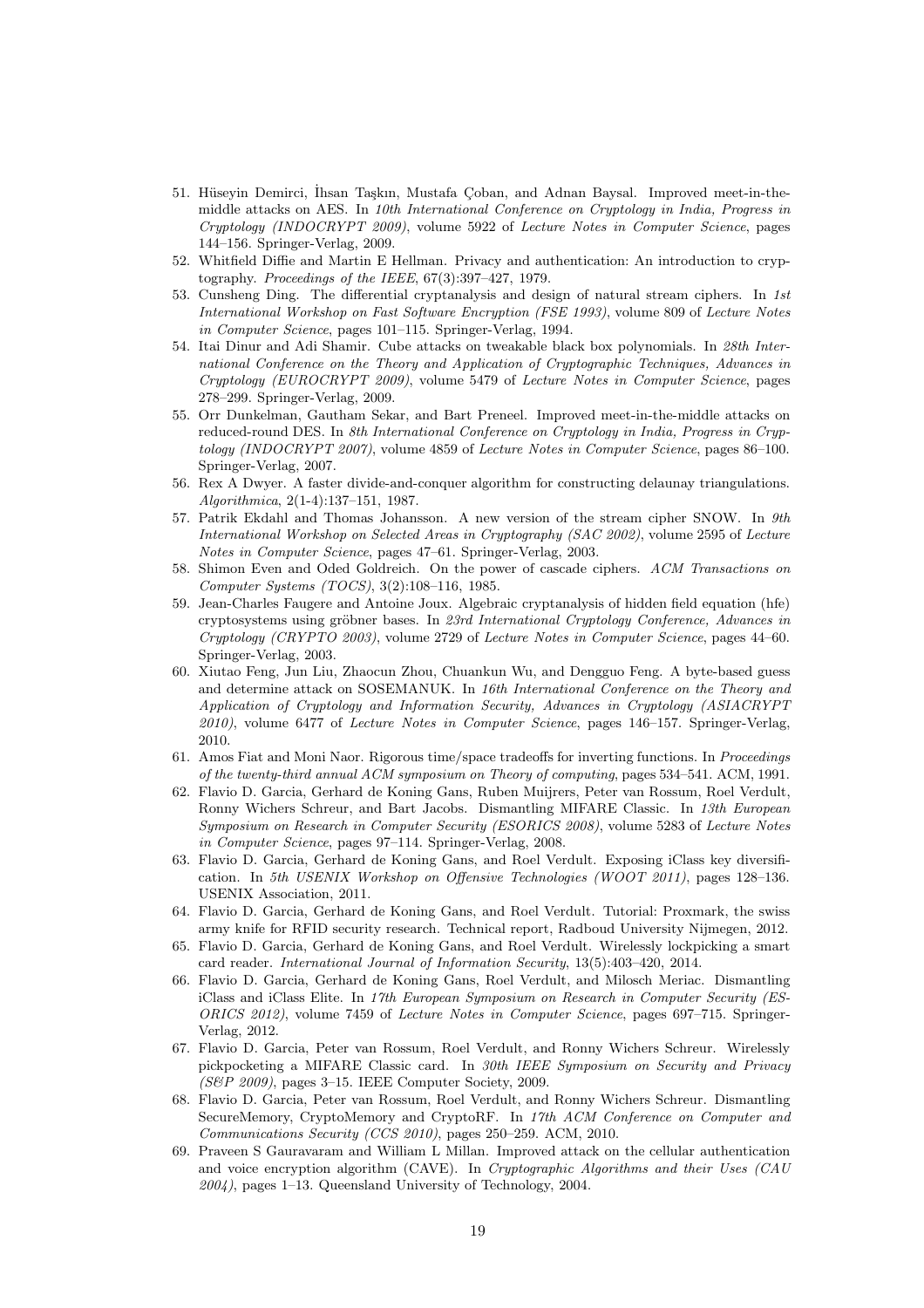- <span id="page-19-10"></span>70. Jovan Dj Goli´c. On the security of nonlinear filter generators. In 3rd International Workshop on Fast Software Encryption (FSE 1996), volume 1039 of Lecture Notes in Computer Science, pages 173–188. Springer-Verlag, 1996.
- <span id="page-19-1"></span><span id="page-19-0"></span>71. S.W. Golomb. Shift Register Sequences. Holden-Day Series in Information Systems. Holden-Day, 1967.
- 72. El Groth. Generation of binary sequences with controllable complexity. IEEE Transactions on Information Theory, 17(3):288–296, 1971.
- <span id="page-19-20"></span>73. Jian Guo, San Ling, Christian Rechberger, and Huaxiong Wang. Advanced meet-in-the-middle preimage attacks: First results on full Tiger, and improved results on MD4 and SHA-2. In 16th International Conference on the Theory and Application of Cryptology and Information Security, Advances in Cryptology (ASIACRYPT 2010), volume 6477 of Lecture Notes in Computer Science, pages 56–75. Springer-Verlag, 2010.
- <span id="page-19-12"></span>74. Philip Hawkes and Gregory G Rose. Exploiting multiples of the connection polynomial in word-oriented stream ciphers. In 6th International Conference on the Theory and Application of Cryptology and Information Security, Advances in Cryptology (ASIACRYPT 2000), volume 1976 of Lecture Notes in Computer Science, pages 303–316. Springer-Verlag, 2000.
- <span id="page-19-13"></span>75. Philip Hawkes and Gregory G Rose. Guess-and-determine attacks on SNOW. In 9th International Workshop on Selected Areas in Cryptography (SAC 2002), volume 2595 of Lecture Notes in Computer Science, pages 37–46. Springer-Verlag, 2003.
- <span id="page-19-3"></span>76. Martin Hell, Thomas Johansson, and Willi Meier. Grain: a stream cipher for constrained environments. International Journal of Wireless and Mobile Computing, 2(1):86–93, 2007.
- <span id="page-19-5"></span>77. Martin E. Hellman. A cryptanalytic time-memory trade-off. IEEE Transactions on Information Theory, 26(4):401–406, 1980.
- <span id="page-19-15"></span>78. Lester S. Hill. Cryptography in an algebraic alphabet. American Mathematical Monthly, 36(6):306–312, 1929.
- <span id="page-19-16"></span>79. Lester S Hill. Concerning certain linear transformation apparatus of cryptography. American Mathematical Monthly, pages 135–154, 1931.
- <span id="page-19-6"></span>80. Jin Hong and Sunghwan Moon. A comparison of cryptanalytic tradeoff algorithms. Journal of Cryptology, 26(4):559–637, 2013.
- <span id="page-19-7"></span>81. Bart Jacobs and Ronny Wichers Schreur. Logical formalisation and analysis of the MIFARE Classic card in PVS. In 2nd International Conference on Interactive Theorem Proving, volume 6898 of Lecture Notes in Computer Science, pages 3–17. Springer-Verlag, 2011.
- <span id="page-19-8"></span>82. Thomas Johansson and Fredrik Jönsson. Fast correlation attacks through reconstruction of linear polynomials. In 20th International Cryptology Conference, Advances in Cryptology (CRYPTO 2000), volume 1880 of Lecture Notes in Computer Science, pages 300–315. Springer-Verlag, 2000.
- <span id="page-19-9"></span>83. Fredrik Jönsson and Thomas Johansson. A fast correlation attack on lili-128. *Information* Processing Letters, 81(3):127–132, 2002.
- <span id="page-19-4"></span>84. John Kelsey, Bruce Schneier, and David Wagner. Mod n cryptanalysis, with applications against RC5P and M6. In 6th International Workshop on Fast Software Encryption (FSE 1999), volume 1636 of Lecture Notes in Computer Science, pages 139–155. Springer-Verlag, 1999.
- <span id="page-19-2"></span>85. Edwin Key. An analysis of the structure and complexity of nonlinear binary sequence generators. IEEE Transactions on Information Theory, 22(6):732–736, 1976.
- <span id="page-19-11"></span>86. GJ Kuhn. Algorithms for self-synchronizing ciphers. In 1st Southern African Conference on Communications and Signal Processing (COMSIG 1988), pages 159–164. IEEE, 1988.
- <span id="page-19-14"></span>87. Xuejia Lai, James L Massey, and Sean Murphy. Markov ciphers and differential cryptanalysis. In 10th International Conference on the Theory and Application of Cryptographic Techniques, Advances in Cryptology (EUROCRYPT 1991), volume 547 of Lecture Notes in Computer Science, pages 17–38. Springer-Verlag, 1991.
- <span id="page-19-19"></span>88. Chein-Shan Liu, Satya N Atluri, et al. A novel time integration method for solving a large system of non-linear algebraic equations. Computer Modeling in Engineering  $\mathcal{C}$  Sciences (CMES), 31(2):71–83, 2008.
- <span id="page-19-18"></span>89. Harry M Markowitz. The elimination form of the inverse and its application to linear programming. Management Science, 3(3):255–269, 1957.
- <span id="page-19-17"></span>90. Mitsuru Matsui. Linear cryptanalysis method for DES cipher. In 12th International Conference on the Theory and Application of Cryptographic Techniques, Advances in Cryptology (EURO-CRYPT 1993), volume 765 of Lecture Notes in Computer Science, pages 386–397. Springer-Verlag, 1994.
- <span id="page-19-21"></span>91. Ueli M Maurer and James L Massey. Cascade ciphers: The importance of being first. Journal of Cryptology, 6(1):55–61, 1993.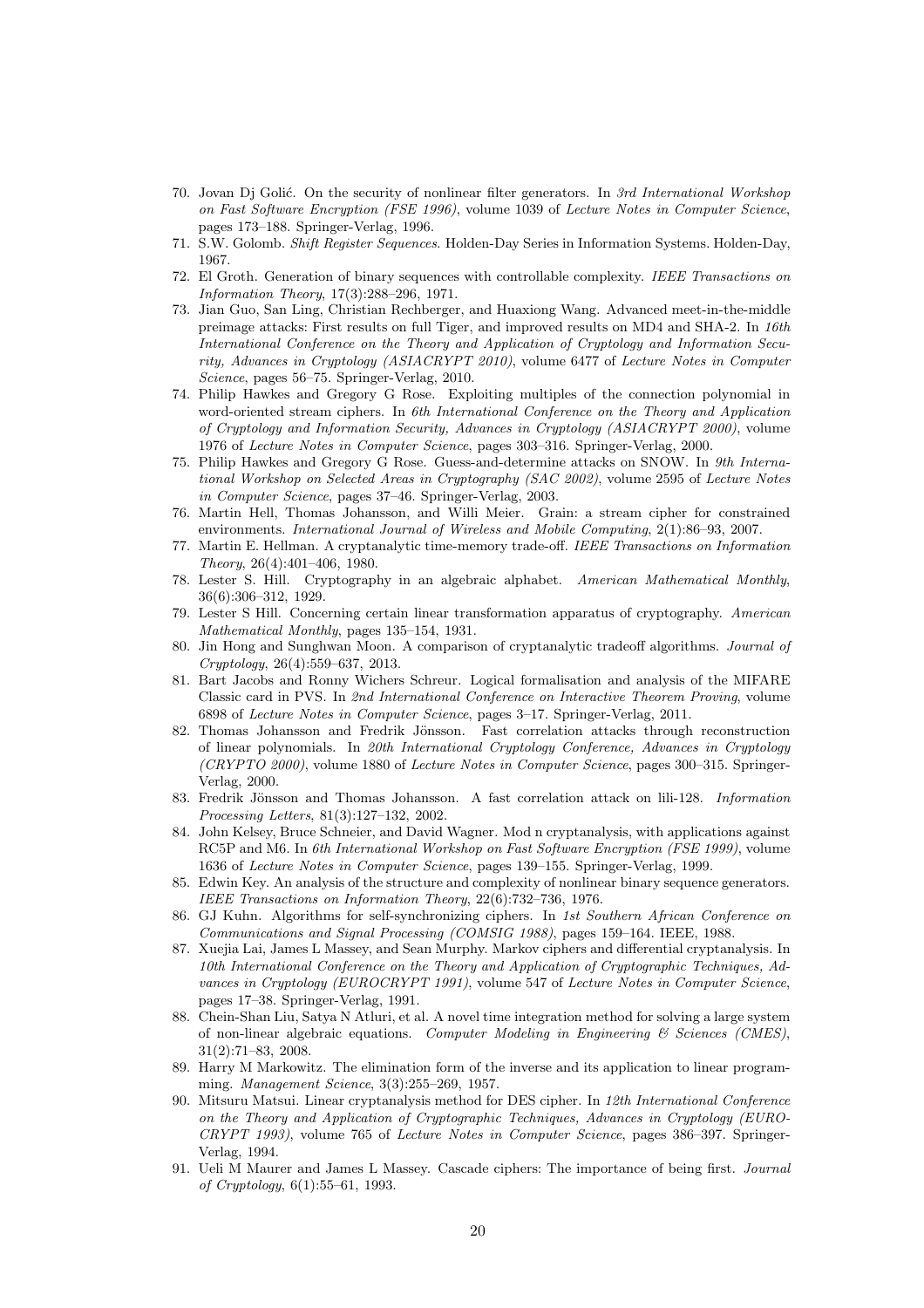- <span id="page-20-19"></span>92. Willi Meier, Enes Pasalic, and Claude Carlet. Algebraic attacks and decomposition of boolean functions. In 27th International Conference on the Theory and Application of Cryptographic Techniques, Advances in Cryptology (EUROCRYPT 2004), volume 3027 of Lecture Notes in Computer Science, pages 474–491. Springer-Verlag, 2004.
- <span id="page-20-8"></span>93. Willi Meier and Othmar Staffelbach. Fast correlation attacks on stream ciphers. In 7th International Conference on the Theory and Application of Cryptographic Techniques, Advances in Cryptology (EUROCRYPT 1988), volume 330 of Lecture Notes in Computer Science, pages 301–314. Springer-Verlag, 1988.
- <span id="page-20-9"></span>94. Willi Meier and Othmar Staffelbach. Fast correlation attacks on certain stream ciphers. Journal of Cryptology, 1(3):159–176, 1989.
- <span id="page-20-5"></span>95. Carlo Meijer and Roel Verdult. Ciphertext-only cryptanalysis on hardened Mifare Classic cards. In 22nd ACM Conference on Computer and Communications Security (CCS 2015). ACM, 2015.
- <span id="page-20-23"></span>96. Ralph C Merkle and Martin E Hellman. On the security of multiple encryption. Communications of the ACM, 24(7):465–467, 1981.
- <span id="page-20-10"></span>97. William Millan, EP Dawson, and LJ O'Connor. Fast attacks on tree-structured ciphers. In 1st Workshop in Selected Areas in Cryptography (SAC 1994), pages 146–158, 1994.
- <span id="page-20-21"></span>98. David E Muller. A method for solving algebraic equations using an automatic computer. Mathematical Tables and Other Aids to Computation, 10(56):208–215, 1956.
- <span id="page-20-15"></span>99. Frédéric Muller. Differential attacks against the Helix stream cipher. In 11th International Workshop on Fast Software Encryption (FSE 2004), volume 3017 of Lecture Notes in Computer Science, pages 94–108. Springer-Verlag, 2004.
- <span id="page-20-6"></span>100. Karsten Nohl. Cryptanalysis of crypto-1. Computer Science Department University of Virginia, White Paper, 2008.
- <span id="page-20-7"></span>101. Karsten Nohl, David Evans, Starbug, and Henryk Plötz. Reverse engineering a cryptographic RFID tag. In 17th USENIX Security Symposium (USENIX Security 2008), pages 185–193. USENIX Association, 2008.
- <span id="page-20-3"></span>102. Philippe Oechslin. Making a faster cryptanalytic time-memory trade-off. In 23rd International Cryptology Conference, Advances in Cryptology (CRYPTO 2003), volume 2729 of Lecture Notes in Computer Science, pages 617–630. Springer-Verlag, 2003.
- <span id="page-20-14"></span>103. Enes Pasalic. On guess and determine cryptanalysis of LFSR-based stream ciphers. IEEE Transactions on Information Theory, 55(7):3398–3406, 2009.
- <span id="page-20-11"></span>104. Walter T Penzhorn. Correlation attacks on stream ciphers: Computing low-weight parity checks based on error-correcting codes. In 3rd International Workshop on Fast Software Encryption (FSE 1996), volume 1039 of Lecture Notes in Computer Science, pages 159–172. Springer-Verlag, 1996.
- <span id="page-20-2"></span>105. Vera S Pless. Encryption schemes for computer confidentiality. IEEE Transactions on Computers, 100(11):1133–1136, 1977.
- <span id="page-20-18"></span><span id="page-20-17"></span>106. James Reeds. "Cracking" a random number generator. Cryptologia, 1(1):20–26, 1977.
- 107. Frank Rubin. Decrypting a stream cipher based on J-K flip-flops. IEEE Transactions on Computers, 100(7):483–487, 1979.
- <span id="page-20-0"></span>108. Adi Shamir. Invited talk: Stream ciphers: Dead or alive? In 10th International Conference on the Theory and Application of Cryptology and Information Security, Advances in Cryptology (ASIACRYPT 2004), volume 3329 of Lecture Notes in Computer Science, page 78. Springer-Verlag, 2004.
- <span id="page-20-1"></span>109. Claude E Shannon. Communication theory of secrecy systems. Bell system technical journal, 28(4):656–715, 1949.
- <span id="page-20-12"></span>110. Thomas Siegenthaler. Correlation-immunity of nonlinear combining functions for cryptographic applications. IEEE Transactions on Information Theory, 30(5):776–780, 1984.
- <span id="page-20-13"></span>111. Thomas Siegenthaler. Decrypting a class of stream ciphers using ciphertext only. IEEE Transactions on Computers, 100(1):81–85, 1985.
- <span id="page-20-22"></span><span id="page-20-16"></span>112. William Simon. Mathematical magic. Courier Dover Publications, 1964.
- <span id="page-20-20"></span>113. Volker Strassen. Gaussian elimination is not optimal. Numerische Mathematik, 13(4):354–356, 1969.
- 114. Moiez A. Tapia and Jerry H. Tucker. Complete solution of boolean equations. IEEE Transactions on Computers, 100(7):662–665, 1980.
- <span id="page-20-4"></span>115. Fabian van den Broek and Erik Poll. A comparison of time-memory trade-off attacks on stream ciphers. In 6th International Conference on Cryptology in Africa, Progress in Cryptology (AFRICACRYPT 2013), volume 7918 of Lecture Notes in Computer Science, pages 406–423. Springer-Verlag, 2013.